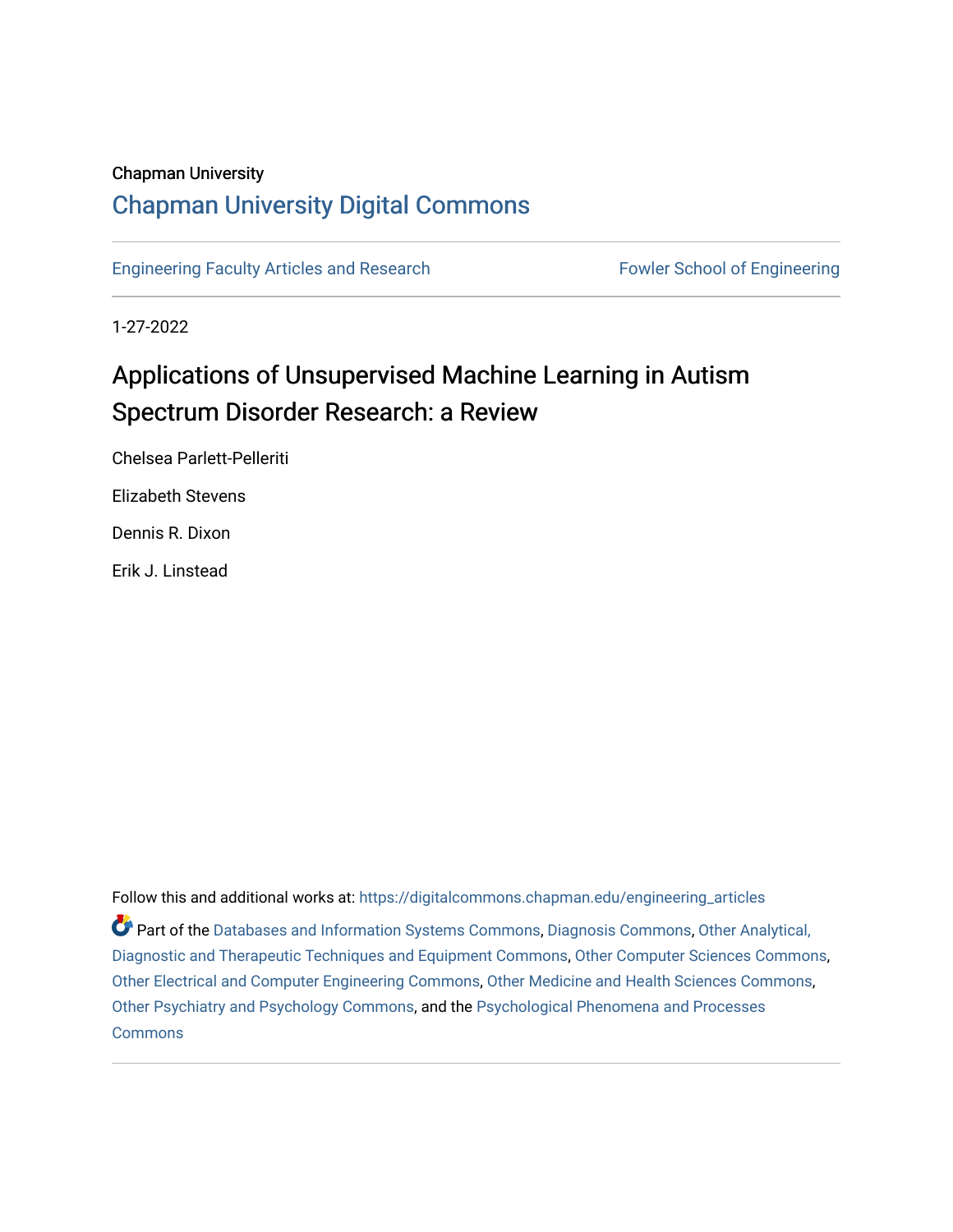## Applications of Unsupervised Machine Learning in Autism Spectrum Disorder Research: a Review

### **Comments**

This article was originally published in Review Journal of Autism and Developmental Disorders in 2022. <https://doi.org/10.1007/s40489-021-00299-y>

### Creative Commons License



This work is licensed under a [Creative Commons Attribution 4.0 License](https://creativecommons.org/licenses/by/4.0/).

Copyright The authors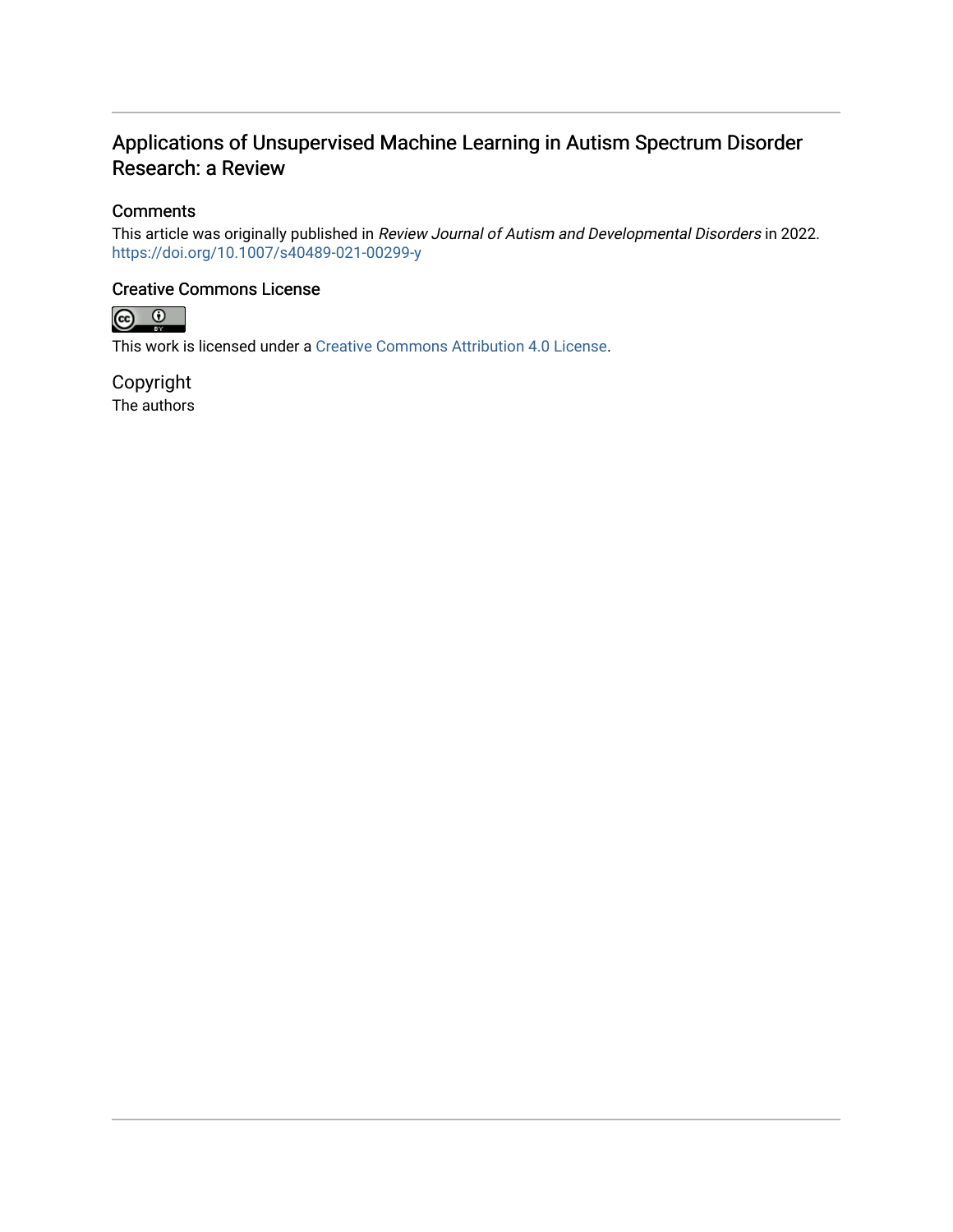**REVIEW PAPER**



## **Applications of Unsupervised Machine Learning in Autism Spectrum Disorder Research: a Review**

**Chelsea M. Parlett‑Pelleriti1 · Elizabeth Stevens1 · Dennis Dixon2 · Erik J. Linstead[1](http://orcid.org/0000-0003-0174-7002)**

Received: 23 May 2020 / Accepted: 29 December 2021 © The Author(s) 2022

#### **Abstract**

Large amounts of autism spectrum disorder (ASD) data is created through hospitals, therapy centers, and mobile applications; however, much of this rich data does not have pre-existing classes or labels. Large amounts of data—both genetic and behavioral—that are collected as part of scientifc studies or a part of treatment can provide a deeper, more nuanced insight into both diagnosis and treatment of ASD. This paper reviews 43 papers using unsupervised machine learning in ASD, including *k*-means clustering, hierarchical clustering, model-based clustering, and self-organizing maps. The aim of this review is to provide a survey of the current uses of unsupervised machine learning in ASD research and provide insight into the types of questions being answered with these methods.

**Keywords** Autism spectrum disorder · ASD · Autism · Unsupervised machine learning · Clustering · Phenotypes · Subgroups

Over the last 75 years, the defnition and categorization of autism have varied and changed since psychiatrist Leo Kanner's frst clinical description of autism in 1943. In 2013, the latest revision of the Diagnostic and Statistical Manual of Mental Disorders (the ffth edition, or DSM-5) came out with a revision on the diagnostic criteria for autism. While over the years the defnition of autism has expanded to include Asperger syndrome and Rett's syndrome, this new revision now defnes autism explicitly as a spectrum (American Psychiatric Association, [2013\)](#page-15-0). As the defnition of autism or now autism spectrum disorder (ASD) changes, our understanding of ASD must evolve and grow as well. With the expansion of autism into a spectrum, we need to better understand where individuals fall within that spectrum. Defning these phenotypes in either behavioral, genetic, or

Chelsea M. Parlett-Pelleriti and Elizabeth Stevens contributed equally to this work.

 $\boxtimes$  Erik J. Linstead linstead@chapman.edu

- <sup>1</sup> Machine Learning and Affiliated Technologies Lab, Fowler School of Engineering, Chapman University, One University Dr., Orange, CA, USA
- <sup>2</sup> Center for Autism and Related Disorders, Woodland Hills, CA, USA

other contexts will begin to allow us to do that. While the expansion of what is considered to be an ASD diagnosis has expanded over the years, this nonetheless discounts the need to fnd answers and give hope to families and children who live with ASD.

It is estimated that ASD currently afects 1 in 59 children (with males being approximately four times more likely to be diagnosed than females) across the USA according to a surveillance study conducted by the Center for Disease Control and Prevention (CDC). The CDC released these latest numbers on March 31, 2016 (Baio et al., [2018\)](#page-15-1). With the prevalence of ASD increasing anywhere from 6 to 15% each year from 2002 to 2010, it is imperative to understand underlying diferences among individuals on the spectrum [REF]. This alone highlights the urgency for comprehensively understanding ASD further.

While there have been many applications of supervised machine learning with ASD data, unsupervised methods have also been used in ASD research. Unsupervised machine learning includes methods such as clustering and dimensionality reduction that aim to fnd latent structure in data without the help of truth data such as a value or category to be predicted. While some of the methods covered may also be familiar statistical analyses (such as principal component analysis), it is this common structure that ties unsupervised machine learning methods together. Unsupervised machine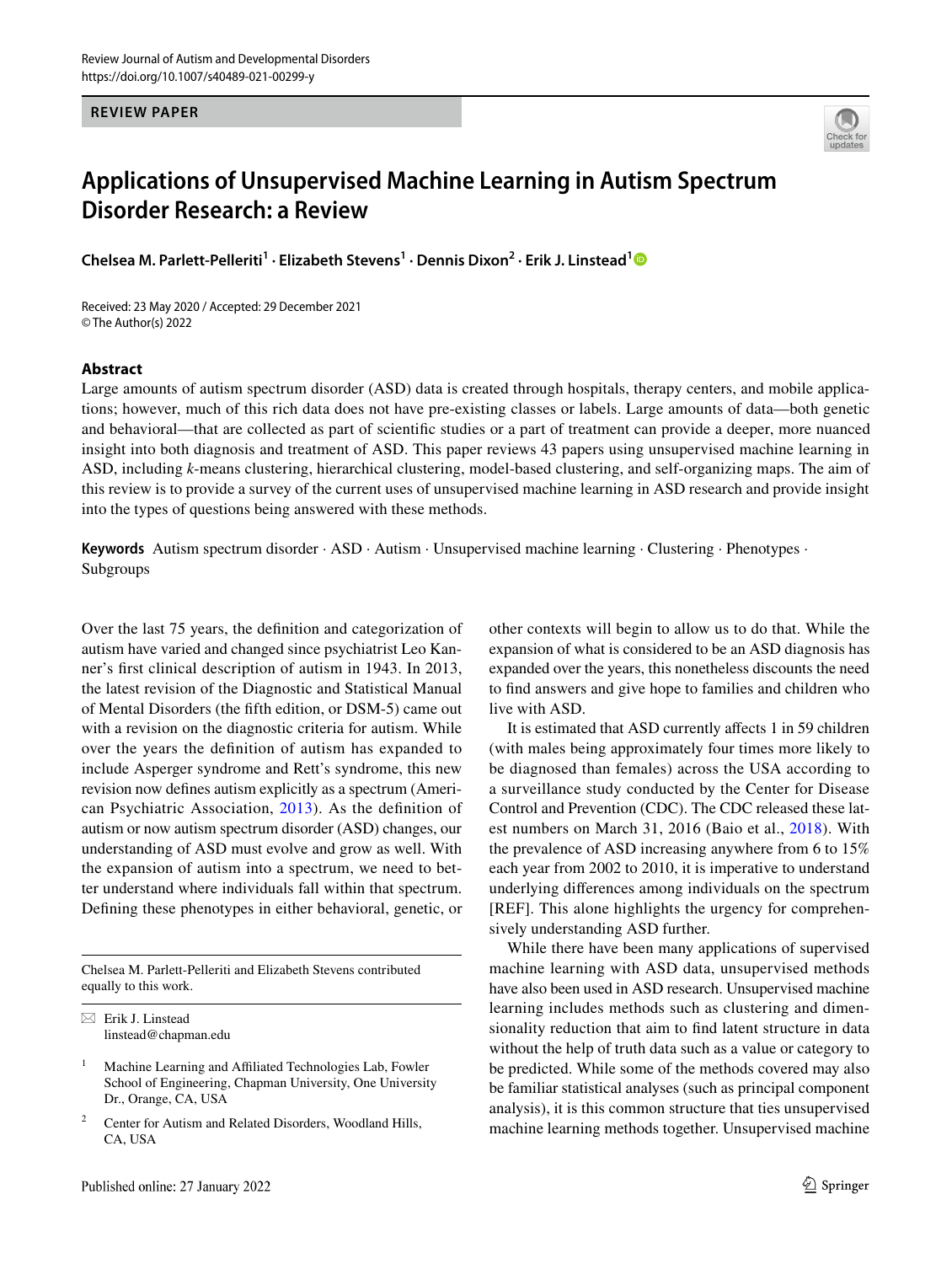learning allows researchers to make use of unlabeled data that may not have pre-existing groups or categories. The purpose of the current review is to summarize the use of unsupervised machine learning in the past 21 years of ASD research.

### **Methods**

Endnote and Google Scholar were searched for peerreviewed articles. Combinations of the search terms "autism," "ASD," "autism spectrum disorder," "unsupervised machine learning," "clustering," "phenotypes," "subgroups," and "machine learning" were used.

The abstracts and methods sections of the articles were reviewed and an article was included if the following criteria were met: (a) was published in a peer-reviewed journal; (b) included a group of individuals with ASD, autistic disorder, Asperger syndrome, or pervasive developmental disorder (PDD-NOS); and (c) and unsupervised machine learning model was utilized.

While these procedures may not have produced an exhaustive review, fndings should be representative of the current trends of unsupervised machine learning in the feld of ASD.

#### **Results**

The literature search produced 105 relevant publications. After abstracts and methods were reviewed, 43 research articles were included. See Fig. [1](#page-13-0). for PRISMA statement in the Appendix.

Unsupervised machine learning is capable of detecting latent groups or representations in a feature space. Casually referred to as clustering, unsupervised learning partitions data points into groups without having to rely on the label or truth data that is a required input to classifcation algorithms. While there are many algorithms available for clustering, at their core most clustering algorithms operate by minimizing the distance between cluster members, or, in the case of statistical methods, maximize the likelihood that data points belong to a particular cluster assuming the clusters are described by a probability density function. Perhaps most importantly, the algorithms themselves make no attempt to ascribe meaning to the clusters; that is, left to human analysts. Instead, algorithms simply report the most likely groups explained by the data. The meaning of those groups must be determined by domain experts.

In the cases where a number of clustering techniques were used, papers were categorized by the driving technique deployed. Each section begins with a brief overview of the technique, followed by the reviewed papers pertinent to that section. Due to the vast amount of papers using hierarchical clustering, that specifc section is broken down further into studies focused on behavioral outcomes and genetic outcomes. In this paper, many types of data were used including behavioral data, psychological status, developmental factors, and brain imaging. Diferent types of data may shed light on diferent latent structures within ASD data, all of which can provide both separate and complementary information and clinical beneft. The various results presented in this paper will hopefully be replicated, confrmed, and compared by experts in the feld in order to asses which factors and results have similar structures, and which provide diferent ways of looking at patterns within ASD data.

#### **Results**

#### **K‑means Clustering**

*K*-means is a fairly simple technique algorithmically. To start, we initialize *k* centroids (one for each cluster) to *k* random data points. From here, each data point within the dataset is assigned to the closest centroid. This assignment to a specifc *k* can be done based on Euclidean distance or any other appropriate distance metric. Once each data point has been assigned, we move each centroid to the average location of the assigned data points. The prior two steps are repeated until cluster membership does not change (Mac-Queen, [1967](#page-17-0)). While *k*-means provides an algorithmically simple way for identifying grouping, the substantial challenge is determining the number of clusters, *k*, to be modeled. In the absence of a domain expert, several mechanisms exist for statistically determining the most likely *k*. Popular metrics include the Bayesian information criterion (BIC) (Neath & Cavanaugh, [2012](#page-16-0)) and the Akaike information criterion (AIC) (Bozdogan, [1987](#page-16-1)).

In 2016, Lingren and colleagues used data from subjects with ASD and other comorbid disorders  $(n = 20,658)$  to cluster subjects into 4–5 clusters (Lingren et al., [2016](#page-16-2)). Clustering was done using standardized PheWAS codes that distinguish between diferent symptoms [\(http://searchheal](http://searchhealthit.techtarget.com/definition/ICD-9-CM) [thit.techtarget.com/defnition/ICD-9-CM\)](http://searchhealthit.techtarget.com/definition/ICD-9-CM). A *k*-means clustering algorithm was used to cluster subjects from each of the three included sites separately. Each site had 3–4 small clusters and one large cluster, and clusters revealed similar comorbidities (represented by similar PheWAS) between site clusters. Cluster 1 included psychiatric problems such as anxiety, hyperkinetic syndrome, OCD, and depression. Cluster 2 included developmental disorders such as dyslexia, lack of coordination, and ear, skin, and other bodily disorders. Cluster 3 was associated with epilepsy and recurrent seizure. The last (and largest) cluster was not defned by any high occurrence of any comorbidities.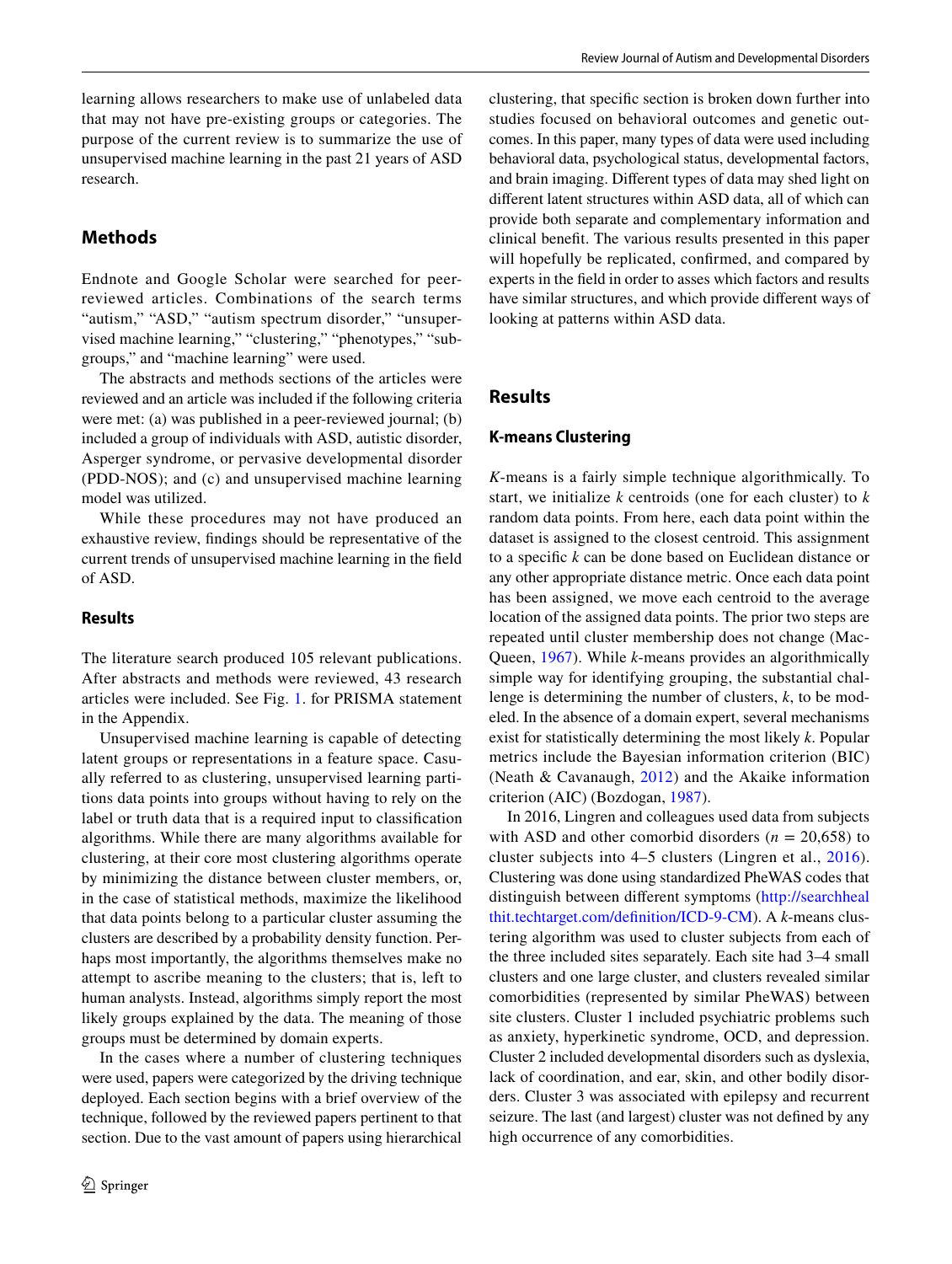Similarly, Hu and Steinberg explore distinguishing clustering phenotypes based on 123 item scores from the ADI-R which also assesses behavioral symptoms of ASD  $(n =$ 1,954; Hu & Steinberg, [2009](#page-16-3)). Since ASD is a spectrum, it covers a wide range of symptoms, both behavioral and physical. Their aim was to reduce the phenotypic heterogeneity of autism by identifying more homogeneous subgroups for gene expression analysis. Hu and Steinberg used a combination of principal component analysis, hierarchical clustering, and *k*-means clustering to identify subgroups. Furthermore, to estimate the optimal number of clusters, a ftness of merit analysis was completed. Through these techniques, they conclude the number of viable clusters to be four. The four distinguishing groups are those with severe language deficits, those with milder symptoms, those with noticeable savant skills, and those with intermediate severity across all domains. In addition to clustering based on behavioral symptoms, male samples from the frst three subgroups were used to explore gene expression analysis.

In another study by Easson et al. [\(2017](#page-16-4)), lower triangles from static and dynamic matrices of resting-state fMRIs from 273 males (163 with an ASD diagnosis) from the Preprocessed Connectomes Project (from the ABIDE data set) were clustered using the k-means algorithm. Values for *k* ranged from 2 to 8. The optimal *k* was determined to be 2 and consisted of one cluster of 92 participants, and one of 71. Subtype 1  $(n = 92)$  is characterized by stronger static FC between networks and weaker static FC within networks. Weaker stability of dynamic FC was also observed in subtype 1.

Obara et al. use AP clustering on 17 participants (13 males, 4 females) showed 5 well-classifed groups, with cluster 1 consisting of potential vitamin B6-responsive subjects with ASD (Obara et al., [2018](#page-16-5)). The other clusters showed low responses to vitamin B6. *k*-medoids also showed good classifcations with 5 clusters which had nearly identical results to the AP clustering. This classifcation allows for better classifcation of people with ASD who will respond to vitamin B6.

Recently, Silleresi et al. ([2020\)](#page-17-1) collected measures of language and intellectual ability for 51 verbal children with ASD (ages 6–12; Silleresi et al., [2020\)](#page-17-1). Principal components analysis (PCA) was conducted on all features and two principal components were retained. Using *k*-means clustering, the data were clustered into 5 distinct clusters. The clusters included all possible combinations of language impairment/disordered intellectual development included in the ICD-11 codes. Three of the clusters consisted of children with normal language abilities, and two consisted of children with language impairment.

Easson et al. found two distinct clusters of functional connectivity (FC) using *k*-means on neuroimaging data from 145 participants with ASD and 121 typically developing

participants (Easson et al., [2019\)](#page-16-6). Subtype/cluster 1 (85 ASD, 54 TD) was defned by stronger FC between networks, especially the default mode network and other networks, and weaker FC within networks relative to subtype cluster 2. This FC information appears to be unique between the subtypes since it was not associated with signifcantly diferent IQ, SRS, or ADOS scores between the clusters.

Recently, Hyde et al. examined an online survey looking at the practices and policies with regards to workers with ASD of 285 employers (Hyde et al., [2019](#page-16-7)). Of the 285 employers surveyed, 58% (166) indicated that they had hired at least one individual with ASD in the past 5 years.  $K = 5$ clusters were ft from the data. All 5 clusters varied with regards to the ASD hiring rate, with cluster 5 having the highest rate for the past 5 years (86%). Clusters revealed that most employers were in the two most extreme clusters (clusters 3 and 5) which represented the least and most favorable policies for ASD related hires, respectively. This indicates that employers may often tend towards one extreme or the other in terms of hiring individuals with ASD. Clusters with high ASD employment rates also tended to have higher rates of employers requiring college degrees for entry-level jobs. Similarly, clusters with the lowest ASD employment rates also had the lowest rates of employers requiring college degrees for entry-level jobs.

Stevens et al. used *k*-means to identify patterns of challenging behaviors in a sample of 2116 children with ASD (Stevens et al., [2017\)](#page-17-2). They identifed 7 clusters to exist, and while the presence of multiple challenging behaviors is common, in most cases a dominant behavior emerged. Furthermore, the trend was also observed when cluster models were trained on the male and female samples separately. The *k*-means algorithm has shown the potential to create clinically valid clusters for subjects with ASD.

#### **Hierarchical Clustering**

Unlike *k*-means, which learns *k* distinct clusters without attempting to capture the relationship between them, hierarchical clustering aims to create clusters such that they fall into a network hierarchy. Two approaches exist to do this, the agglomerative approach and the divisive approach. The agglomerative approach or commonly known as the "bottom-up" approach initially treats each datapoint as its own cluster and then combines clusters together until each cluster created falls within an overarching single cluster. Conversely, the divisive approach or "top-down" technique deploys the opposite. To begin, the entire dataset is treated as one large cluster and then splits are made recursively. While the agglomerative approach is more common, both techniques employ a distance metric, similar to *k*-means, to decide cluster membership and specifc linkage criteria are used to determine dissimilarity between clusters.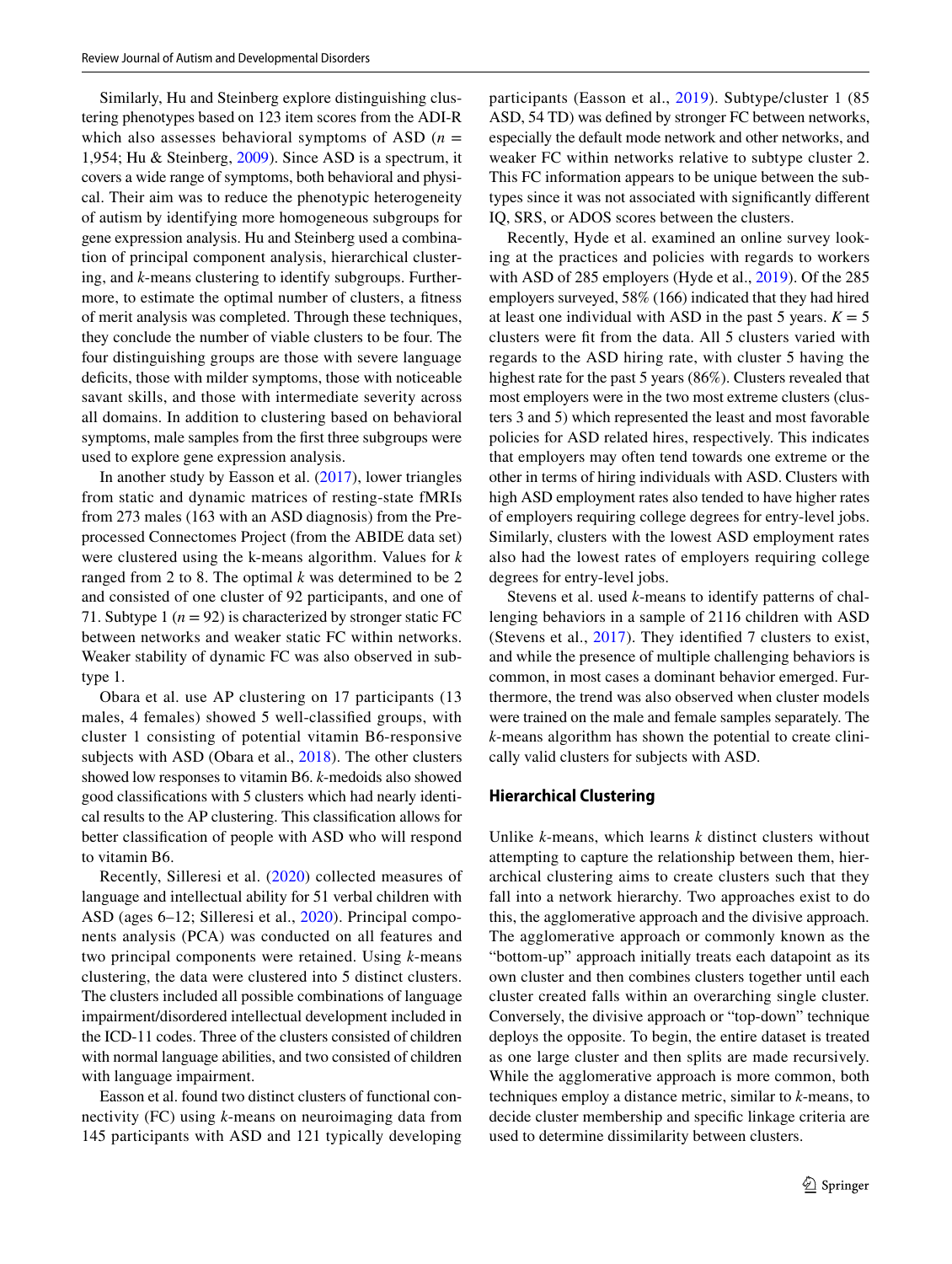#### **Behavioral**

Sacco and colleagues used questions from 36 developmental, clinical, and family history variables, as well as physical measurements and autistic behaviors, adaptive functioning, and IQ from 245 subjects with ASD (Sacco et al., [2012\)](#page-16-8). Using principal components of the previously mentioned features, hierarchical clustering was used on the factor scores to distinguish clusters. Then, the number of clusters found using agglomerative hierarchical clustering was used as the *k* in a *k*-means clustering algorithm. Four clusters were found: *Immune Circadian and Sensory* which had issues with immune defciency and circadian and sensory issues (ICS; *n* = 43); *Circadian and Sensory* which had higher factor scores for circadian and sensory dysfunction, some neurodevelopmental delays and stereotypic behaviors (CS; *n* = 44); *Stereotypic Behaviors* which had verbal and motor stereotypes  $(S; n = 75)$ ; and *Mixed* which had a mixed pattern and higher neurodevelopmental dysfunction  $(M; n =$ 83).

In 1995, Sevin and colleagues used data from 34 children with a diagnosis of PDD (27 of whom met criteria for ASD) on the childhood autism rating scale (CARS), the Ritvo-Freeman real-life rating scale (RLRS), the autism behavior checklist (ABC), the Vineland adaptive behavior scale (Sevin et al., [1995](#page-16-9)). These variables were used to cluster subjects using Euclidean distance and Ward's minimum variance method to minimize within-cluster variance. Four clusters were found that best maximizes between-group distance while minimizing within-group distance. Cluster 1 had the highest functioning subjects and most well-developed language skills. Cluster 4 had the lowest functioning with severe social and language impairment as well as social withdrawal. Clusters 2 and 3 were generally between clusters 1 and 4 with cluster 2 showing moderate social and language impairments, mild stereotypes and sensory abnormality, and less evident ritualistic behavior. Cluster 3 had moderate social and language impairments, severe sensory abnormalities and stereotypies, and similar patterns of interaction to cluster 2. Clusters were validated using ANOVAs on measures not included in clustering (age, AAMD, ABS/ factor). Tukey's HSD post hoc tests were also run, showing results in the expected directions.

Working with data from 170 toddlers with ASD between the ages of 18 and 33 months, Ben-Sasson et al. identifed sensory subgroups and looked at the diference in afective symptoms across the identifed clusters (Ben-Sasson et al., [2008](#page-16-10)). Five measures were taken on each child, infant/toddler sensory profle (ITSP), the infant-toddler social and emotional assessment (ITSEA), autism diagnostic interviewrevised (ADI-R), autism diagnostic observation schedulegeneric (ADOS-G), and the Mullen scales of early learning (MSEL). Both scores for the ITSP and ITSEA were created excluding ASD-specifc items. These scores were used to perform agglomerative hierarchical clustering analysis. Through this analysis, three subgroups were identifed, each having a unique sensory profle. Those in the frst cluster display a low frequency of sensory behaviors relative to the other clusters, the second cluster that shows a mixed profle of high frequencies of both under- and over-responsivity but relatively low seeking, and the third group displays the high frequency of all sensory behaviors. A *k*-means clustering technique was applied to verify the stability of the cluster memberships found using the hierarchical clustering technique. Setting  $k=3$ , they found that 84% of the data points kept their cluster membership in the *k*-means approach. Beyond the identifcation of sensory profles within the subgroups, the three clusters difered in their ADI-R scores and gender distribution the most over the other scores or age. Afective symptoms, such as depression/withdrawal, negative emotionality, separation distress, inhibition to novelty, and anxiety, were then examined across clusters. The authors concluded that toddlers with ASD needed to have a sensory assessment completed to evaluate patterns and monitor any afective characteristics. They believe that toddlers who fall into clusters 2 and 3 may better beneft from a sensory-based intervention. And in any case, that clinicians collaborate when it comes to intervention plans as sensory and afective symptoms may be associated, highlighting the value of expert clinical opinions in assessing the application of clusters.

Tadevosyan-Leyfer el al. also used the ADI and ADI-R scores to create a 98-dimensional feature space (Tadevo-syan-Leyfer et al., [2003\)](#page-17-3). This space is then reduced via principal components analysis, and subjected to hierarchical clustering as provided by the VARCLUS package in SAS. The resulting model identifed 6 latent groups defned by features from domains such as language, sensory, social, and developmental milestones. Given the original feature space, however, these clusters most likely relate to highly correlated groups of questions on the ADI-R, rather than actual subtypes of autism. Nevertheless, this work represents an interesting application of unsupervised machine learning to a standard diagnostic instrument that has typically been used for supervised machine learning.

Similarly, Constantino et al. explored the latent factor structure of ADI-R and SRS data to identify phenotypes in a sample of 226 ASD patients in order to characterize specific domains related to PDD-NOS (Constantino et al., [2004](#page-16-11)). Factors that drive phenotype formation were identifed through standard principal component analysis combined with varimax rotation, which eases interpretation by describing clusters with a linear combination only a few key factors. The simplifed factor model then formed the basis of a cluster analysis, which was achieved via the VARCLUS implementation from SAS. Findings confrmed the presence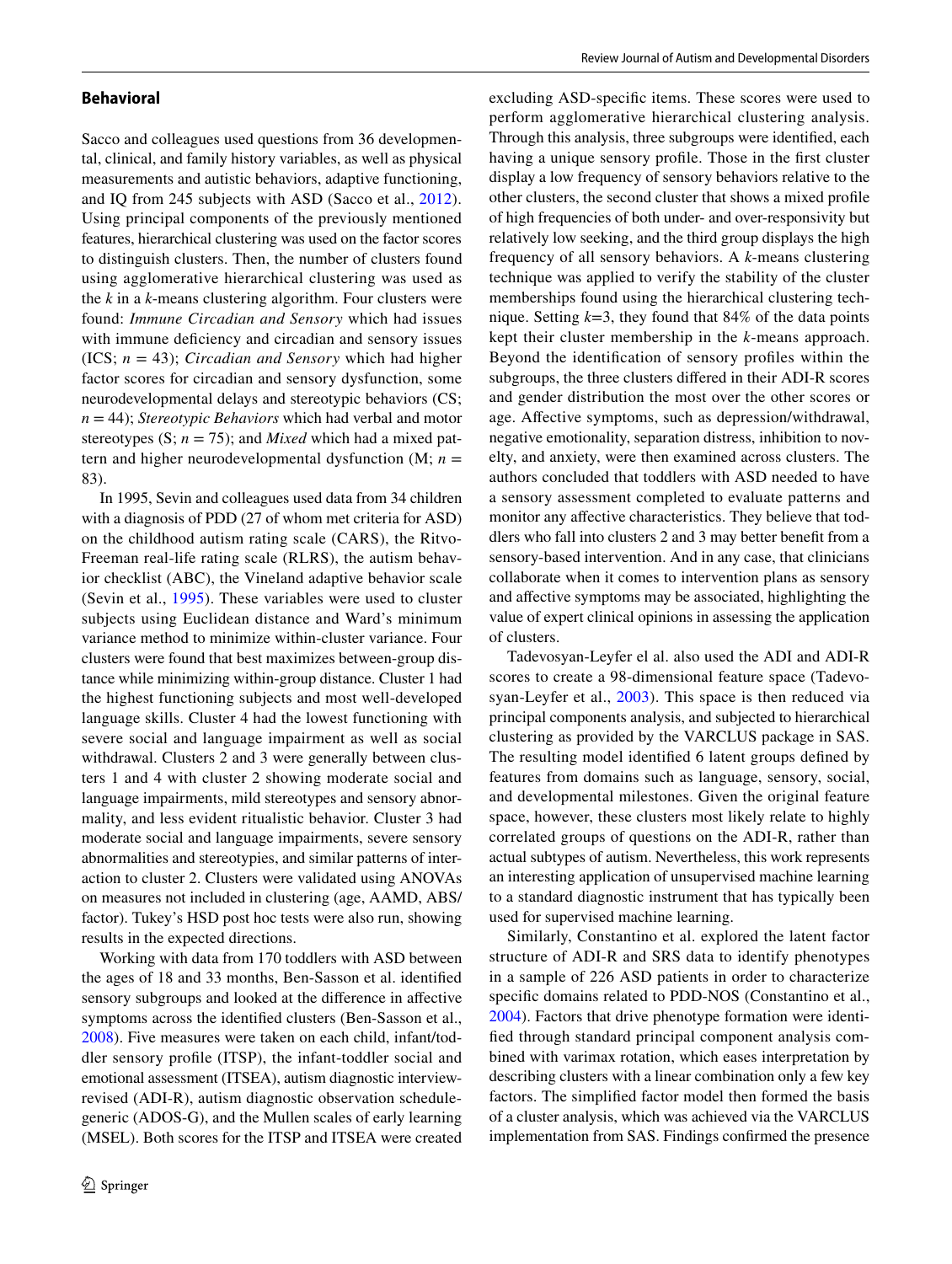of clusters across social behaviors, repetitive behaviors, and language development, further strengthening the argument that unsupervised machine learning can be used to identify useful subdomains of ASD open in which tailored interventions can be based.

Recently, the DSM changed the diagnosis of autism and related disorders to be classifed together on the autism spectrum. The aim of the work conducted by Bitsika et al. is to extend previous research of subtyping ASD with the use of further data sources (Bitsika et al., [2008](#page-16-12)). Data from 53 preschool and school-age children that were collected over a 4-year span was used in this study. Metrics for this study included the Wechsler scale for full IQ and the VIQ scores, the Vineland adaptive behavior scale (VABS) under certain domains, the Childhood autism rating scale-revised (CARS), and the autism spectrum disorder checklist (ASDBC). Using a hierarchical agglomerative clustering approach, three clusters were defned. Of the three clusters defned, one represents a low-functioning group, one a moderately functioning group, and the last representing a high-functioning group. The authors concluded that this study supports the existence of a spectrum for autism.

A longitudinal study was conducted by Stevens and colleagues on 138 school-age children (Stevens et al., [2000](#page-17-4)). The aim of this study was to explore if signifcant subgroups exist, if those subgroups were the same as those discovered in a previous study (Fein et al. [1999\)](#page-17-5), on the same group of children but at preschool age, and which characteristics at preschool age predicted school-age functioning. The inclusion criteria for this study were quite vast and metrics included the wing autistic disorder interview checklist (WADIC)—A, B, and C, the Peabody picture vocabulary test (PPVT), nonverbal IQ ratio, and the Vineland adaptive behavior scales communication and socialization domains. Using a hierarchical agglomerative approach, two subgroups were found. These fndings validate those found in their previous study with preschool-aged children. In both studies, groups were partitioned into those that are classifed as low functioning and those that are classifed as high functioning.

Autism spectrum disorder is often accompanied by physiological symptoms. Doshi-Velez et al. look into the cooccurrence of medical comorbidities in ASD (Doshi-Velez, [2014\)](#page-16-13). This study is comprised of 4927 individuals identifed to have at least one International Classifcation of Diseases, Ninth Revision (ICD-9) code. The scope of these codes was narrowed down to include 45 common categories of the ICD-9 codes. Initially, a time series analysis of each patient's electronic health records was conducted. This time series was constructed using 30 6-month increments from birth to age 15. Using these two sets of information, a 1350 (30  $\times$ 45) dimensional vector was created for each patient. A hierarchical clustering analysis was then performed to identify the existence of clusters. In total, four subgroups were found,

3 small high-morbid subgroups and one that was unable to be further resolved. Of these three high-morbid subgroups, 1 is characterized by seizures, 1 is characterized by psychiatric disorders, and 1 is characterized by more complex system disorders including gastrointestinal disorders and auditory disorders, and infections.

Zheng et al, used measures that capture children's development (such as cognitive and language abilities) from 188 preschoolers with ASD (Zheng et al., [2020\)](#page-17-6). First, principal components analysis (PCA) was conducted on the measures and nine principal components (PC; which represented over 85% of the variance in the data) were retained. Then, hierarchical agglomerative clustering was performed on the nine PCs. Three clusters emerged from this analysis: cluster 1 had relatively high cognitive and adaptive abilities, and lower severity for social behavior, repetitive behavior, and sensory issues (high functioning). Cluster 2 had similarly high cognitive and adaptive abilities but also had higher severity for social behavior, repetitive behavior, and sensory issues. Cluster 3 had the lowest cognitive, language, and adaptive abilities and had high severity for social behavior, repetitive behavior, and sensory issues.

In addition to behavioral data, auditory comprehension measures can also be used to meaningfully cluster ASD subjects. Rapin and colleagues used test scores on expressive phonology and comprehension of words and sentences were used to cluster 62 7–9-year-old children with ASD into 4 clusters (Rapin et al., [2009\)](#page-16-14). Clusters were characterized by low phonology and low comprehension (cluster 1), low phonology and average comprehension (cluster 2), average phonology and low comprehension (cluster 3), and average phonology and average comprehension (cluster 4), showing that all combinations of phonology and comprehension exist independently.

Behavioral ASD data can also be combined with biomedical and genetic data. Sixty-four autistic children who met the International Classifcation of Diseases, 10th Edition criteria for PDDs and secondarily received a confrmed diagnosis by the ADI-R were included in a study conducted by Hrdlicka and colleagues (Hrdlicka et al., 2004). This study uses MRI data, as well as, EEG results, and IQ testing, among other metrics, to perform a multidisciplinary approach to subtyping. Within the MRI scans, measurements focused on cortex thickness, size of the corpus callosum, hippocampus, caput of the caudate nucleus, and amygdala. A hierarchical clustering analysis was performed using the MRI data to discover the existence of four clusters. Within these clusters, further tests were performed (one-way ANOVA, chi-square test.) to establish the soundness between clusters.

In the study by Pichitpunpong et al., a cluster analysis on the ADI-R scores from 85 individuals with ASD revealed four ASD subgroups with various dysregulated genes (identified via transcriptome profiling; Pichitpunpong et al.,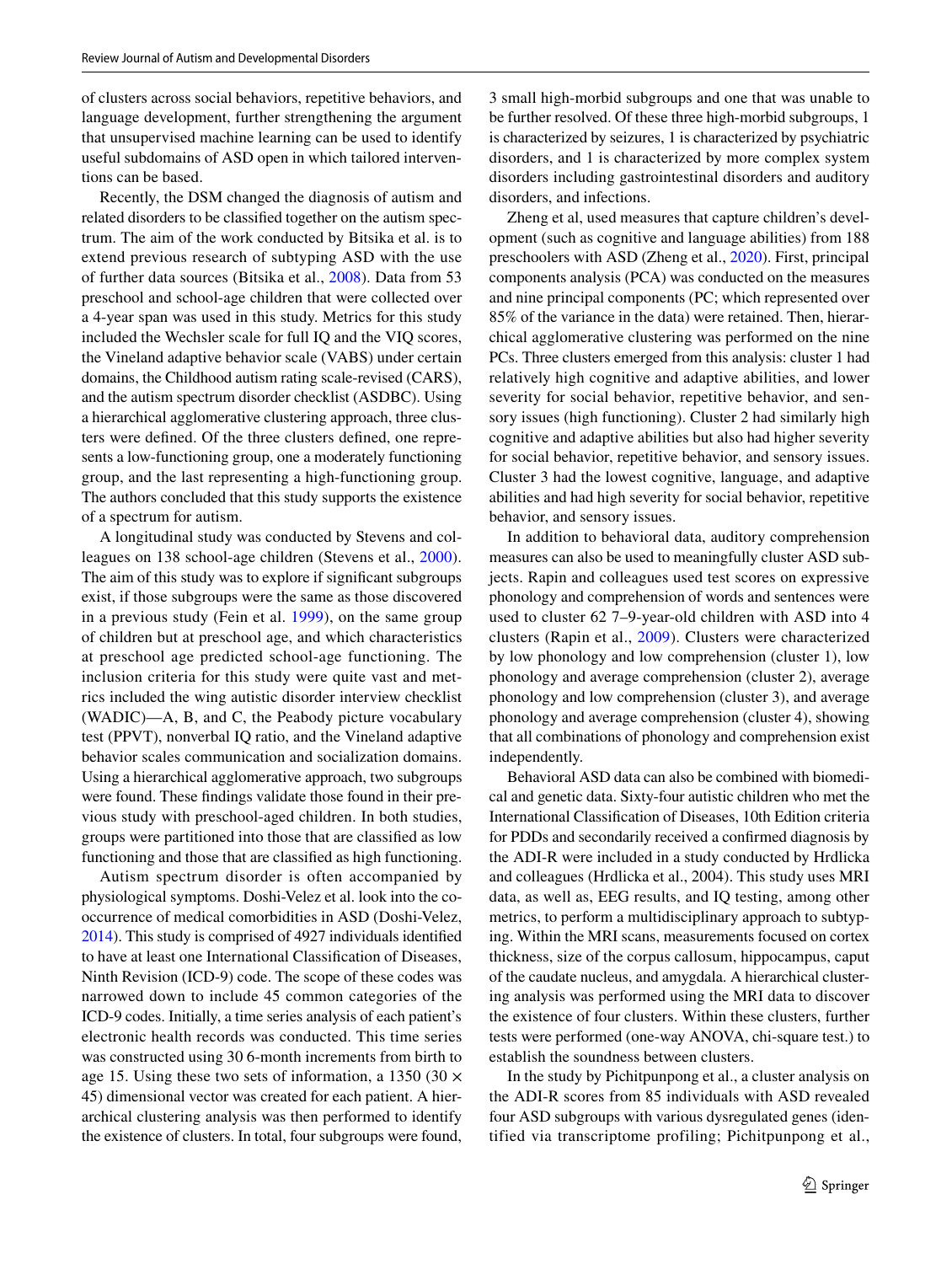[2019\)](#page-16-15). DBI is identifed as a novel candidate protein for ASD with severe language impairment.

#### **Genetic**

Other studies focus mainly on genetic and biomedical data. Obafemi-Ajayi et al. used an agglomerative hierarchical clustering approach to a mixed dataset of both numerical and categorical features of 213 ASD subjects (Obafemi-Ajayi et al., [2015](#page-16-16)). This dataset is a subset of the Simon simplex collection project, which includes genetic and other biomedical data, and was narrowed down from 35 features to 24 features to produce more homogenous meaningful subgroups, 7 categorical, and 17 numerical. To validate cluster fndings, an ensemble cluster validation was conducted to ensure compactness and separateness. Using a majority vote based on outcomes from the ensemble validation, the optimal number of clusters is determined to be two. While the algorithm identifes two main clusters, a third outlier subgroup does exist and appears to be meaningful. They additionally believe that the two predominate subgroups can be divided further to reveal additional subgroups. The aim of this study was to identify homogeneous groups to aid in genetic studies.

Veatch et al. used seven diferent clustering methods (i.e., *k*-means, agglomerative hierarchical, model-based, partitioning around medoids, divisive hierarchical, selforganizing tree algorithm, and clustering large applications) were used to create between 2 to 15 clusters (Veatch et al, 2013). Agglomerative hierarchical clustering was selected as the most valid clustering method which created two clusters, one with 818 data points, and the other with 443. The agglomerative coefficient was 0.78 which indicates a strong clustering structure. In comparison between the two clusters, individuals with severe social and communication deficits as well as those who were relatively young at the time of examination were generally placed in the larger cluster, leading to the conclusion that the larger cluster represents more severe cases of ASD. These two clusters were further subgrouped into 10 clusters, with statistically signifcant diferences in head circumference and ADI-R RRB scores across clusters. Results were replicated with a separate data set which revealed two main clusters and 15 sub-clusters, with signifcant diferences between the "more severe" and "less severe" groups in all variables except head circumference.

In Kurochkin et al., 1366 metabolites in the prefrontal cortex gray matter of 32 individuals with ASD and 40 controls were clustered using hierarchical clustering (Kurochkin et al., [2019](#page-16-17)). Fifteen percent of these metabolites clustered into 16 metabolic pathways, 10 of which were altered in the urine and blood of ASD individuals, indicating that new diagnostic tests focusing on these metabolites could be developed.

Smith et al. performed hierarchical clustering on the concentration of various metabolites associated with ASD (from the Children's Autism Metabolome Project; Smith et al., [2019\)](#page-17-7). Metabolites were log base 2 transformed and *z*-scored prior to analysis. A dissimilarity measure of 1-abs(Pearson correlation) was used to calculate distances for clustering. Three clusters of metabolites emerged. Cluster 1 was the glycine cluster, cluster 2 was the BCAA's and phenylalanine. Cluster 3 contained glutamate and aspartate. Diferences in the metabolites of children with ASD and typically developing children could leave to actionable metabolic tests that support early diagnosis of ASD.

In Dufy and Als, hierarchical and *k*-means clustering using the NbClust package in R was performed on EEG data from 430 ASD individuals (Dufy & Als, [2019\)](#page-16-18). Forty previously defned features (EEG coherence factors that reliably separated ASD from neurotypical controls as well as subjects with Aspergers from other subjects with ASD) were used in the clustering analyses. For both the hierarchical and *k*-means clusters, the optimal number of clusters was two. However, the hierarchical clustering solution was accepted because there was stronger agreement the two was the ideal number of clusters. Twenty-four of the 40 factors were signifcantly diferent between clusters. There were no diferences between the two clusters on gender or age. One cluster (cluster 2) seems to represent subjects with Aspergerlike behavioral characteristics.

#### **Model‑based Clustering**

Another approach to clustering is that which is model-based. Model-based clustering assumes the underlying data ft a probability distribution or mixture of probability distributions. Each one of these distributions is then said to represent a specifc cluster within the data. Gaussian mixture models, expectation–maximization (EM), and latent class clustering are all examples of model-based clustering.

Using Gaussian mixture models, Bekele et. al. took data from ten subjects with ASD were asked to identify the emotions of a VR avatar (Bekele et al., [2013\)](#page-16-19). Sixteen extracted features from physiological data collected during the VR session (i.e., EEG, PPG, SKT, and GSR) were mapped using principal component analysis to reduce dimensionality. Using the frst two components, *k*-means and Gaussian mixture models were applied and two clusters of trials (correct and incorrect) were found. Results showed diferences in how individuals with ASD processed and discriminated emotions. Pairs of emotions like contempt/disgust, and fear/ surprise were confusing for subjects with ASD. However, some instances suggest that subjects with ASD recognized certain expressions with greater accuracy than their control counterparts.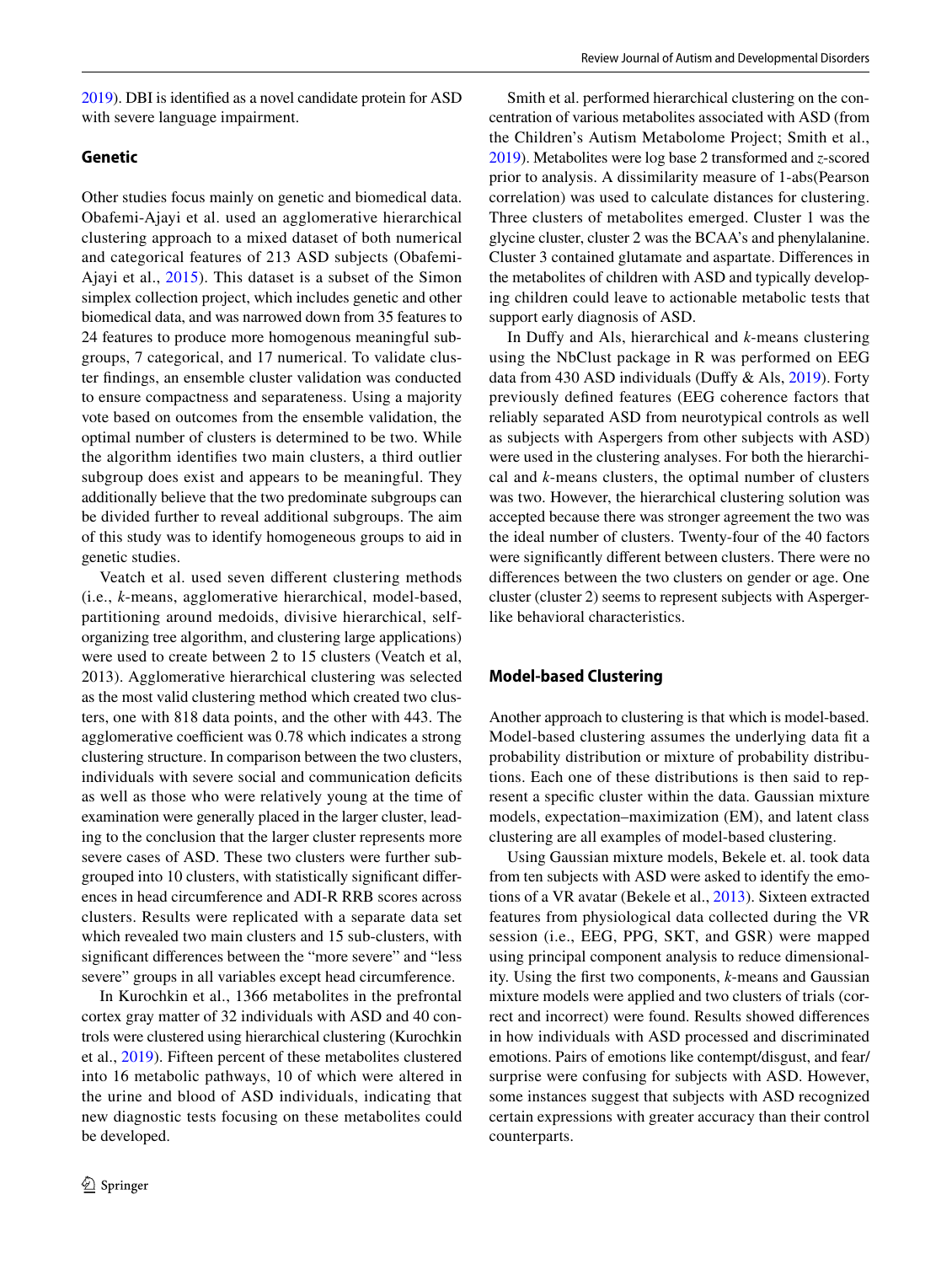Similarly, Uljarevic et al. look to identify sensory subtypes, as well as, investigate the relationship between identifed subtypes and anxiety levels (Uljarevic et al., [2016](#page-17-8)). This small study was conducted with information from 57 children aged 11–17 years old with ASD. Using model-based cluster analysis, they identifed three sensory clusters, sensory adaptive, sensory moderate, and sensory severe. Those who were classifed as sensory moderate or severe had signifcantly higher anxiety scores than those who are sensory adaptive. These results agree with other clustering studies that support the spectral nature of ASD diagnoses.

Lane et al. leveraged model-based cluster analysis combined with Bayesian information criteria to also identify sensory phenotypes based on the short sensory profle (Lane et al., [2010](#page-16-20), [2014\)](#page-16-21). The 2010 study among 54 children found the existence of 3 sensory subtypes grounded in taste, smell, and movement, which had a correlation to maladaptive behavior and general communication ability. The 2014 study augmented this work to analyze clustering behavior among 228 children between the ages of 2–10 years with ASD. The short sensory profle provided the feature space for the clusters, which were then compared to characteristics such as IQ. Using this approach statistically meaningful subtypes was identifed corresponding to diferent sensory issues, as well as diferent severities for specifc issues. A conclusion of this work is that clustering techniques provide a meaningful direction for tailored intervention, but should be expanded to include features from a wider variety of cognitive and physiological domains. This work represents an extension of the work by the authors in (Lane 2011), which laid the foundation for sensory-based clustering, though on a much smaller sample size of 30 children.

Model-based clustering was also used to explore issues with physiological comorbidities, in this case, epilepsy. Conservative estimates suggest that epilepsy occurs in ~25% of those with ASD. Due to this, Cuccaro et al. looked to explore the relationship between ASD and epilepsy (Cuccaro et al, [2012\)](#page-16-22). Three diferent latent class cluster analyses were conducted to identify subgroups. Results from the ADI-R, the Vineland adaptive behavior scales, and the aberrant behavior checklist were used as a measure in this study. The frst analysis was done on the entire sample size of 577 individuals age 4–21 with ASD, 64 of these individuals also have co-occurring epilepsy. Two additional analyses were conducted on subsets of this data. The frst analysis of the overall dataset returned a five cluster model. Cluster 1 identifed those who are globally impaired, cluster 2 represented those with early-onset of behaviors, cluster 3 those with language regression, and high-functioning individuals are represented in clusters 4 and 5. Cluster 2 had the highest prevalence of epilepsy at 29% and clusters 4 and 5 had the lowest prevalence with 8%. The second analysis was conducted on an age-restricted subset of only those aged 10–21. This dataset included 281 individuals. The purpose of this restriction was due to the fact that epilepsy usually peaks at one of two specifc times, either early onset, before age 5, or late-onset, in adolescence. Also using latent class cluster analysis, four clusters were detected. As in the frst fndings, these clusters diferentiated in severity and mirrored those found in the overall dataset. The fnal analysis was conducted only on those 64 individuals with co-occurring epilepsy. This analysis found a three cluster model. Cluster 1 was those with language regression, cluster 2 was those classifed as globally impaired, and cluster 3 represented those that are high functioning. For both, the overall and agerestricted LCCA analyses, clusters defned by the early age of recognition and high rates of cases with repetitive objects use and unusual sensory interests contained the highest frequency of cases positive for epilepsy. Due to the frequency of these features, it's proposed that this combination leads to a particular class where increased seizures/epilepsy are more likely. These features and behaviors are also notably common to ASD but may be part of the epilepsy phenotype

Imaging data can be used with model-based clustering as well. An et al. used synthetic fMRI data was simulated to demonstrate the ability of a novel multi-view EM method that incorporates co-training into the EM framework (An et al., [2010\)](#page-15-2). This method analyzes both white and gray matter (from fMRI and DTI, which are assumed to be independent) in the brain to determine subnetworks of connectivity in subjects with ASD. This type of EM allows tw EM procedures to happen simultaneously. For their experimental analysis, subjects were shown points tracing out the scrambled human motion (which looks like non-biological motion). Restricting data to the right hemisphere, the mv-EM classifcation was run 10 times for each subject. The initial parameters for the E step were based on a random subnetwork labeling of the data. Clustering results were similar to their hypothesized pathways with subnetwork 1 comprises the superior temporal sulcus (STS), inferior frontal gyrus (IFG), and extrastriatal body area (EBA), subnetwork 2 comprises the amygdala (AMY) and fusiform gyrus (FFG), and subnetwork 3 comprises the STS and the medial prefrontal cortex (mPFC).

In 2018, Zheng, Grove, and Eapen used latent profle analysis to cluster data from 2759 participants from the Simons Simplex Collection (2384 males; Zheng, Grove and Eapen, [2019\)](#page-17-9). Clustering was performed on 43 items from the Revised Repetitive Behavior Scale (RBS-R). Using various measures of model ft (such as BIC, AIC…) the three cluster solution was determined to be optimal. These three groups represented low, medium, and high severity groups. The three groups difered not only on the clustered items, but also on similar measures such as the ADI-R RRBI, and the ADOS RRBI. The authors state that this result helps in the detection of subtypes in ASD.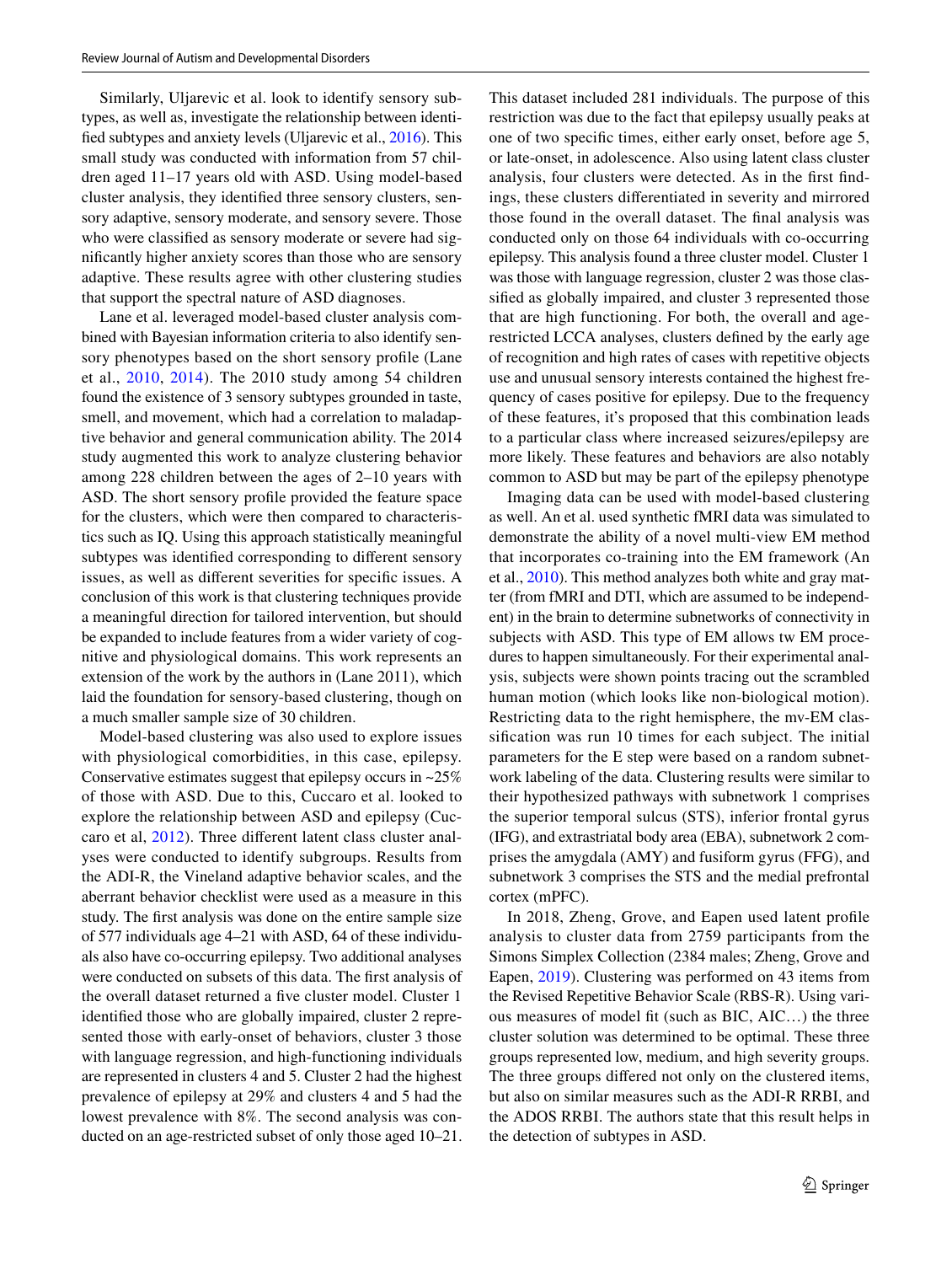In 2019, 34 items from the short sensory profle 2 (SSP-2) were collected for 248 students from the longitudinal study of Australian students with autism (LASA; Simpson et al., [2019](#page-17-10)). Normal mixture models were ft using Dirichlet process mixture models since the data had both continuous and ordinal categorical data. Two major clusters were found. One cluster, called "uniformly elevated" had 182 participants with elevated diferences across all domains in the SSP-2. The other cluster was smaller  $(n = 66)$  who had typical scores for seeking and registration, but elevated scores in sensitivity and avoiding. These two distinct clusters are helpful because, as the authors point out, the heterogeneity of symptoms among children on the spectrum can make individualized support difficult. Establishing subtypes through clustering allows for more tailored treatments based on symptoms.

In Stevens et al. [\(2019\)](#page-17-11), a sample of children with ASD  $(N = 2400)$  was clustered first using Gaussian mixture modeling. This method revealed 16 subgroups. These subgroups were further combined using hierarchical agglomerative clustering which suggested that there are two overlying behavioral phenotypes with unique deficit profiles. Each of these two groups is made up of subgroups that have diferent levels of defcit severity. Regression analyses on this dataset revealed notably high  $R^2$  values for a model relating ABA treatment hours (intensity) and the number of mastered learning objectives (performance). These values are much higher than in typical datasets.

Model-based clustering allows for more accurate cluster recognition when model assumptions are relatively accurate. When researchers have expertise or data that suggests that cluster shapes have a particular distribution, model-based clustering, unlike *k*-means, allows for the inclusion of that information. However, when model assumptions are inaccurate, it is possible that model-based techniques will not be robust to the violation of those assumptions. Therefore, it is important for future work to include empirical and/or expert-based information about model assumptions.

#### **Self‑organizing Maps**

Self-organizing maps (SOMs) are a form of artifcial neural networks that is capable of taking high-dimensional input data and mapping it to a low-dimensional space. Often the number of dimensions mapped to are small (two or three), to facilitate data visualization and human interpretability. A key property of SOMs is that they maintain spatial relationships among the input data in the transformed output space. Therefore, items that are mathematically "close" to each other in the input feature space remain close to each other in the output space. This is convenient for human interpretability as visualizations to depict similar groupings of data points can easily be generated, and these groupings can be thought of as analogous to clusters learned by other unsupervised learning algorithms. Though SOMs are artifcial networks, training difers from classic feed-forward networks as backpropagation is not employed, as this requires labeled data to calculate gradient updates in order to minimize error observed at the output layer of the network. Instead, SOMs learn synaptic weights such that sets of neurons respond more or less strongly to diferent spatial characteristics of input data, efectively determining group membership for data presented to the network.

In 2011, Wiggens and colleagues did SOM analysis on eyes-open resting-state fMRI data from 80 participants (39 with ASD, 41 without) found that adolescents with ASD have weaker connectivity between the posterior hub of the default network and the right superior frontal gyrus as well as smaller increases of connectivity with age (Wiggins et al., [2011](#page-17-12)). The default network usually increases in activity when there is no focused task, and decreases in activity when there is a cognitively demanding one. It was also found that subjects with ASD had a diferent developmental trajectory of the default network. These results held up even when excluding medicated subjects as well as in models where verbal and nonverbal cognitive functioning was used as a covariate.

Similarly, in Tovar et al., 27 children with ASD and 34 typically developing children were asked to examine novel objects that had a given label (such as "Tuka" or "Rako") and then one by one, they were asked to label other similar or dissimilar objects (Tovar et al., [2020](#page-17-13)). A self-organizing map (SOM) was ft to the pattern of responses generated by the children on this task. There were two resulting clusters and three outlier points. The groups generally matched a shape and color subgroup, and a shape bias group. The shape and color cluster generally extended the novel label to items that matched in color or shape with the novel object. The results suggest that children with ASD are more likely to extend novel word labels to objects based on color. This result is confrmed with a simulation study that produced similar results.

#### **Node‑based Resilience Clustering**

Node-based resilience (NBR) clustering uses a graph-theoretic framework to represent and split data points into groups (Matta et al., [2018\)](#page-16-23). First, graphs representing the data are created by creating a node (or vertex) for each observation. Nodes are connected via edges to their *k* nearest neighbors, resulting in the fnal graph. An optimal set, *S*, of so-called "attack nodes" are then removed which disconnect the graph into multiple, non-connected clusters of nodes. If a specifc *k* is desired, clusters can be merged or separated until the desired *k* is reached. Nodes that are a part of the attack set can either be excluded from classifcation or can be assigned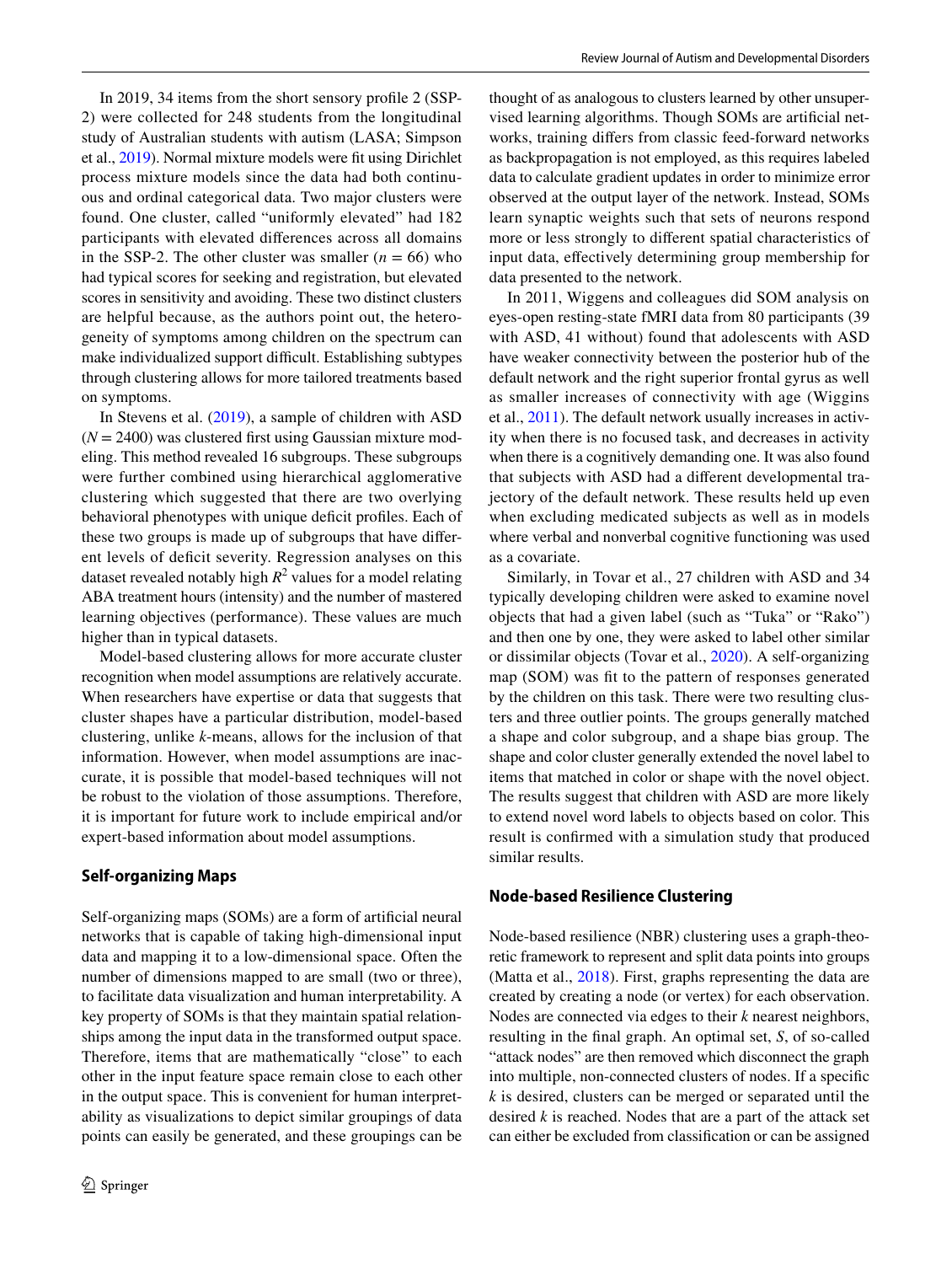to the nearest cluster. Various measures of node-based resilience (such as Vertex attack tolerance, integrity, and tenacity) can also be calculated (see Matta et al., [2018](#page-16-23) for an overview of these measures)

In Matta et al., [2018,](#page-16-23) 2680 subjects (2,316 males) between the ages of 4 and 17 were examined. Features included 36 normalized phenotype features (see Matta et al., [2018](#page-16-23) for detailed list) from the Simons Simplex Collection were used for clustering. Additional features were compared between resultant clusters to validate the diferences between clusters. One hundred and forty-four diferent clustering outputs were created based on combinations of the following characteristics: number of clusters (*k* between 2 and 5), using reduced or full features (33 vs 36), NBR measure (VAT, Integrity, or Tenacity), kNN connectivity of graph  $(kNN = 2,3,4)$ , attack node assignment to clusters (assigned, or excluded). The top seven clustering outputs were chosen and examined. Four out of the seven outputs had  $k=5$ , indicating this configuration to be optimal. In general, there were no statistically signifcant diferences in age or gender between clusters. The percentage of Caucasian subjects did difer signifcantly. Focusing on one specific output  $(kNN = 2$ , integrity, 3 clusters), three clusters emerged that corresponded to low, medium, and high severity of symptoms (based on non-clustered features such as overall ABC score, and ADOS CSS) with the high severity cluster having the lowest number of members (7%), the medium severity cluster had 22% of the original sample, and the low severity cluster had the most members with 71% of the original sample. The results from another output ( $kNN = 2$ , tenacity, 5 clusters) also showed large efect sizes for diferences between clusters on nonclustered features.

#### **Autoencoders**

Autoencoders are a type of unsupervised (or semi-supervised) neural network that consists of two parts: the encoder and the decoder. The encoder takes data and creates a latent representation of the data; the decoder takes that latent representation and tries to recreate the original output. In general, the loss of the model is calculated using the reconstruction error. The latent representations created by the encoder are analogous to nonlinear principal components analysis (or regular PCA if the activation functions are purely linear).

Jaiswal et al. used structural brain MRIs (sBMRI) from nine diferent sources (12,387 images, 1,127,217 images after applying rotations and transformations)—including the ABIDE-I data set—to train a deep convolutional autoencoder (Jaiswal et al., [2018\)](#page-16-24). Convolutional autoencoders (CAEs) have a similar structure to autoencoders, but the encoder performs convolution and the decoder performs deconvolution. Three CAEs were ft to create latent representations of the sBMRIs, which were then used in supervised classifers to classify Healthy Controls vs. subjects with various diagnoses. In the ABIDE-I dataset, classifers on the latent representations had AUC-ROC scores between 0.57 and 0.66. Constructing the latent representation for the sBMRIs is substantially faster than other popular methods such as FreeSurfer which takes 20-47 hours per image vs about 0.50 seconds for the CAEs.

Similarly, Pinaya et al. built a deep autoencoder (104- 100-75-100-104) trained in a semi-supervised manner using data from 1,13 healthy control (HC) subjects (Pinaya et al., [2019\)](#page-16-25). The autoencoder was semi-supervised because the loss function included both the reconstruction loss (unsupervised), as well as the cross-entropy for age and sex prediction (supervised). A deviation metric (the average squared error for all brain regions) was calculated for each subject. This deviation metric was also calculated for 83 subjects with ASD (from the ABIDE dataset; not used in the training of the autoencoder). Researchers reported a signifcant diference between the deviation metrics of HCs vs subjects with an ASD diagnosis. Significant differences between subjects with ASD and HCs were found in the choroid plexus, cuneus, putamen, and cerebellum cortex. Using an autoencoder trained on HCs allowed for improved detection of ASD diagnosis.

Recently, eye-tracking scan paths from 59 children from a French school were fed into a deep autoencoder in order to reduce the dimensionality of the data (Elbattah et al., [2019](#page-16-26)). Each  $100\times100$  grayscale image of a scan path was fed into the autoencoder for training over 100 epochs. The dimensionality was reduced from 10,000 to 500 features. The resulting encodings were used for the subsequent k-means  $(k = 2:4)$  clustering analysis.  $K = 2$  had the best fit (measured via silhouette scores). Cluster 2 had a notably higher percentage of individuals with ASD.

Autoencoders allow large datasets with many features to be condensed in an efficient manner, the latent representations created can be used for clustering, or for classifcation with less computational complexity than doing the same tasks with the full dataset.

#### **Other**

Within this section fall all reviewed papers that did not ft into any of the above categories.

Ensemble methods combine the predictive power of multiple models in order to make stronger predictions. Shen et. al. analyzed behavioral data from 394 subjects (358 after exclusion) with PDD answered 93 questions (Shen et al., [2007\)](#page-16-27). Questions were grouped into features. These features were used to perform *k*-means, hierarchical, and EM clustering. The methods all found between 3 and 7 clusters. The 3-cluster solution was the most optimal for ftness and stability in most cases (the exception being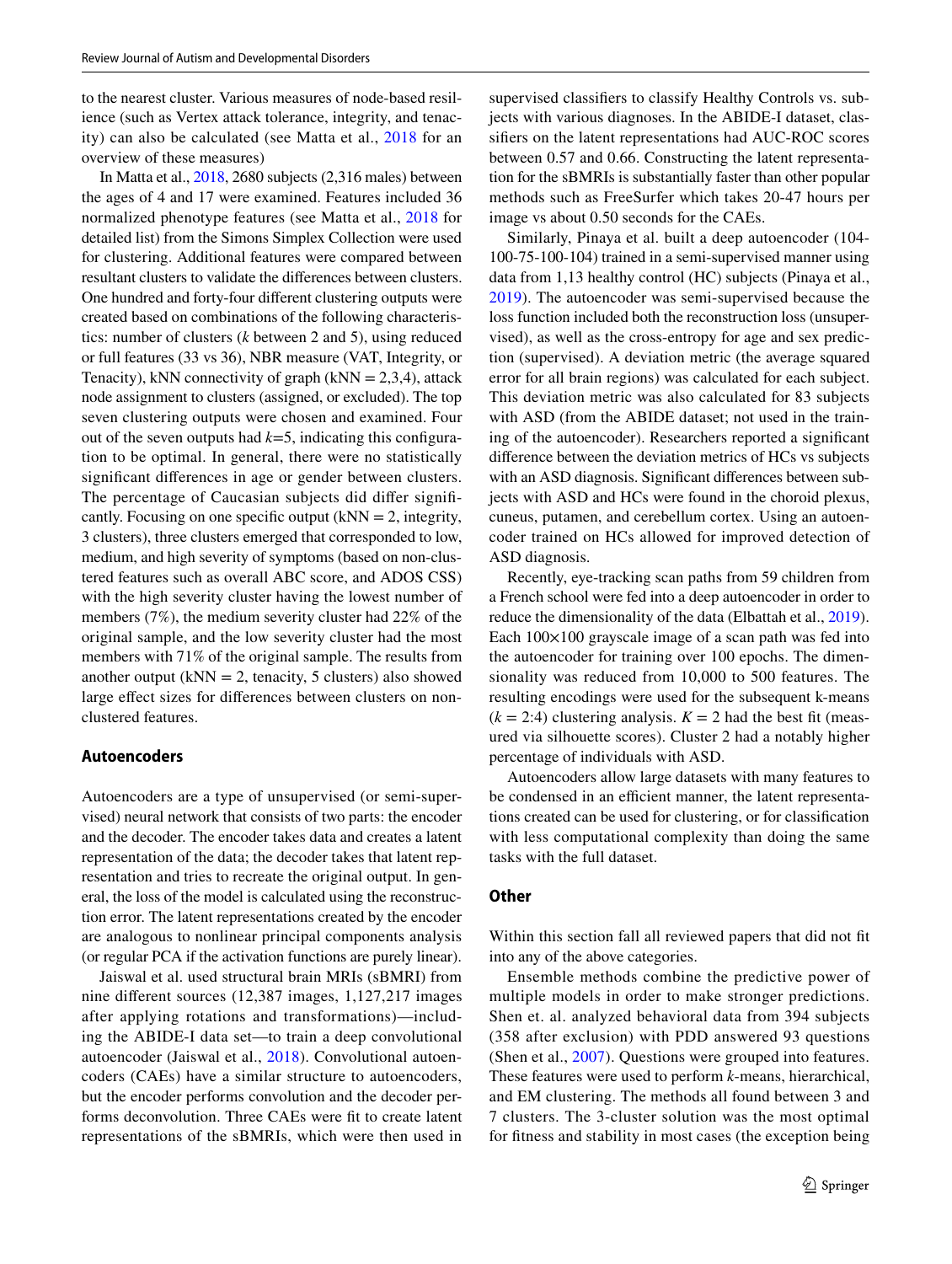that the 5-cluster solution was most stable for hierarchical clustering). A 6×1 vector was used to represent the optimal solution for ftness and stability for each clustering technique for each subject. Four combinations of solutions represented a large majority of subjects. Clusters related to clinical diagnosis with cluster 1 being dominated with autism diagnosis and cluster 2 being dominated by Aspergers. The diagnosis did not difer signifcantly between clusters 3-and 4.

While the above categories are the most prominently used in unsupervised learning, it is not to say that new techniques could not be developed. Ingalhalikar et al. aim to create a novel unsupervised learning technique using imaging data to apply to two separate clinical populations, ASD, and schizophrenia (Ingalhalikar et al., [2012](#page-16-28)). Multi-edge graphs are created for each population and then spectral clustering is performed on each of these graphs. The validity of cluster membership is tested using a concept that determines the certainty of a subject's current assigned cluster membership against the pull from other clusters, this is noted as "holding power." Strictly looking at the ASD population within this study, 33 individuals with ASD were looked at and 21 agematched individuals without ASD were used as controls. DWI images (difusion-weighted magnetic resonance imaging), verbal IQ, social responsiveness scale (SRS), social communication questionnaire (SCQ), clinical evaluation of language fundamentals (CELF), full-scale IQ, ADOS, and perceptual reasoning index (PRI) scores were used as data. Using the abovementioned approach, this novel technique split the data into two clusters with 92% accuracy against the truth data.

Work has also been done to provide a rigorous framework to assist in cluster selection when using one or more clustering algorithms that have tuning parameters. Nguyen et. al. propose an ensemble validation paradigm to assist in fnding clinically optimal clusters. This method can be used with many diferent kinds of clustering algorithms. For each of *i* clustering outputs that is produced, *j* internal clustering validation metrics (CVMs) are calculated.  $C_i^j$  refers to the jth CVM for the *i*th output. These are then ranked, and the top *r* outputs for each CVM are selected. All outputs except the top *r* for each CVM are given a rank of 0. The optimal scheme has the highest sum of ranked CVMs. Applied to ASD data from the SSC dataset, 4 optimal schemes were identifed, 3 of which were binary clusters with similar labels (Nguyen et al., [2018](#page-16-29)).

While the prior above categories discussed are the leading techniques used, not all research problems call for the same approach. Due to the nature of the research being inherently exploratory, sometimes a combination of techniques is required to address diferent aspects of the task at hand, this combination creates an ensemble method. Additionally, as more data is collected and new data explored, new clustering techniques may be needed to suit certain problems better, as demonstrated by Ingalhalikar et al. above.

#### **Discussion**

This paper aimed to review the body of scientifc literature that applies unsupervised machine learning to ASD research. A total of 43 articles were identifed and reviewed. Overwhelmingly, hierarchical clustering was the most widely used technique, followed by model-based techniques, *k*-means, self-organizing maps, and others. Because ASD is a spectrum, it is imperative to try to distinguish and understand the inherent latent subgroups that do exist. With an unsupervised technique, the goal is to distinguish clusters that are homogeneous on some scale. Within ASD, researchers have looked to identify subgroups in the areas of behavioral, genetic, sensory, and neurological. Hierarchical clustering also offers a practical advantage for clinicians who may need fexibility in choosing the number of groups they want to work with. While hierarchical clustering can provide an optimal number of clusters, the inherent structure of the model allows researchers and clinicians to see and take advantage of the hierarchical relationships between the clusters and combine or split clusters as needed. For example, even if the optimal number of clusters is 5, if clinicians want to create two separate treatment plans, diagnoses, or interventions, they can do so using hierarchical clustering.

The studies included in this review reveal many strengths in the literature. Clustering methods are useful, especially since the change from the DSM-IV to the DSM 5 which classifes autism and other related disorders as a spectrum. While many previous diagnoses, like Asperger's syndrome, are now under one diagnosis, people with diferent symptoms and levels of severity may need diferent types of treatment and support. Classifying patients with respect to both behavioral and biological features will allow clinicians to give more targeted treatment. These groups can also be used to help clinicians understand more about the mechanisms underlying treatment plans by allowing them to see who is benefting most from diferent types and intensity of treatment and support. Similarly, grouping patients with ASD may allow researchers to fnd metrics that improve the accuracy and latency of diagnosis. Because early diagnosis and treatment have a positive impact on individual outcomes, any metric that can help reduce time to diagnosis could have a positive efect. Future research can attempt to replicate and confrm the patterns observed in the studies covered by this review, and can provide more specifc insight into possible latent structures that can be leveraged by clinicians in order to provide more targeted treatment.

There are also some areas for future improvement in the feld. While many studies agree on the general optimal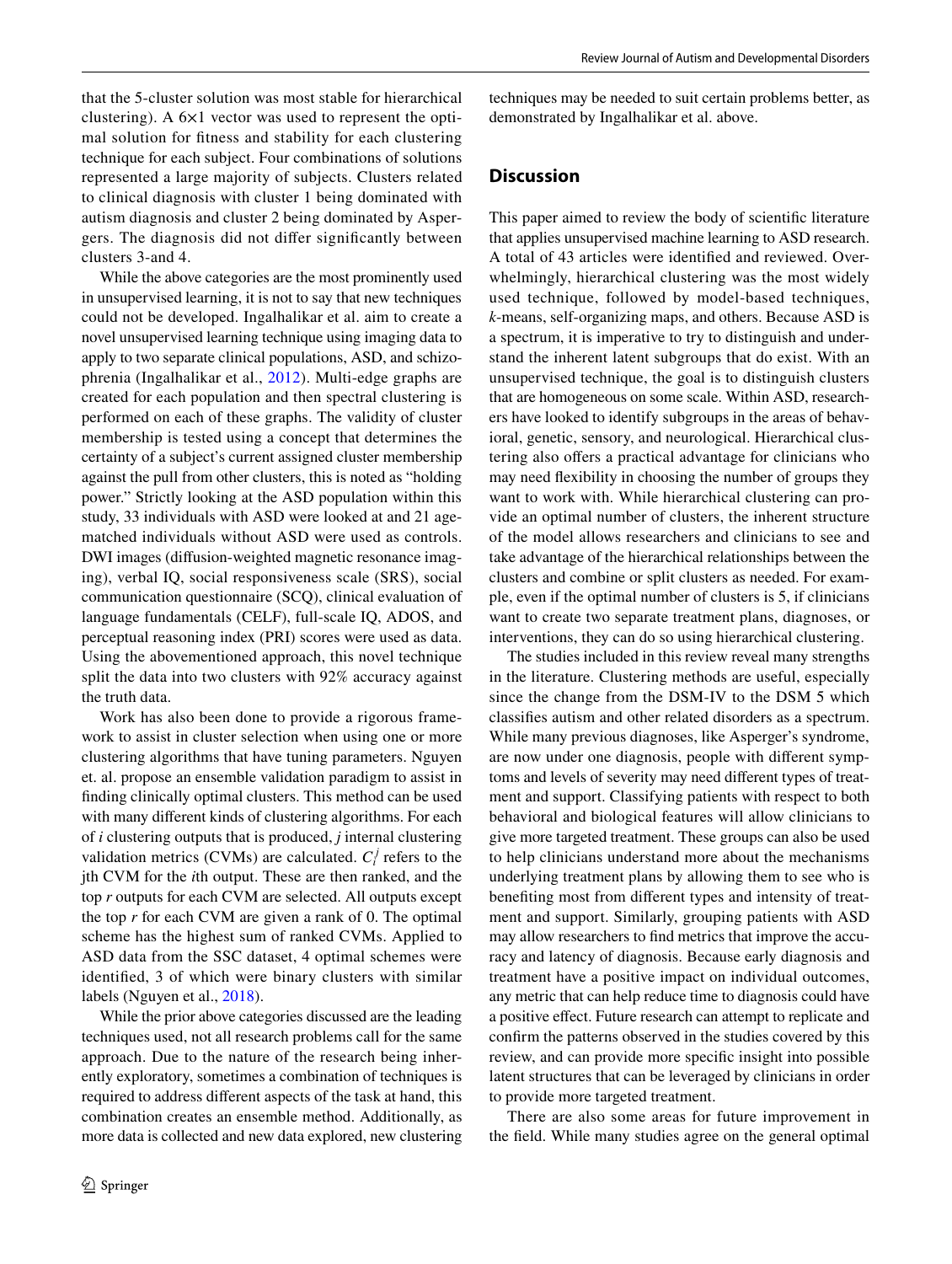number of clusters (around 2–4), very little work has been done examining whether cluster membership is consistent across studies, or across diferent metrics (behavioral vs. biological). This review shows that the repeated occurrence of 2–4 clusters, even on vastly diferent input features, may suggest a deeper, more consistent structure across multiple data types (such as behavioral, genetic, and physiological data). Such consistency would allow for even greater degrees of personalization of interventions, in addition to the development of predictive and statistical models for informing and predicting treatment and its progress by integrating data from multiple domains. Larger scale studies are also needed in order to examine whether cluster structure remains steady over larger populations of individuals with ASD. Studies included in this review generally had small sample sizes (see Appendix.Table [1\)](#page-14-0). While small studies can lead to useful insights, they also risk overlooking minority groups, underrepresenting heterogeneity in the data, and establishing unstable patterns of clusters that do not apply to a larger population. Similarly, studies that look at data points that are not individuals (e.g. clustering genes, or other biological markers), larger scale studies should be done to see whether the patterns that emerged hold in larger populations. We also recommend further examination of whether changing treatment in response to cluster membership has an impact on patients' outcomes.

Future studies using unsupervised machine learning in ASD research could look at diferential reactions to ABA in general (as well as diferent ABA components) between and within established clusters. More studies could apply unsupervised methods to biophysiological data (like MRIs, EEGs, biomarkers...) in order to examine whether observed individual behavioral and sensory diferences are related to biophysiological diferences. So far, few studies look at whether cluster structure is consistent across multiple data domains. More studies could also be done to examine the diferent sensory triggers that individuals with ASD have (i.e., some like "cold and crunchy" foods, some like only soft food. Some don't like certain fabrics because they feel uncomfortable on their skin) to see if common co-occurrences/patterns emerge or whether they are associated with behavioral or biophysiological diferences between patients.

Methodologically, more density-based clustering methods (such as Gaussian Mixture Models) could be used. Similar to hierarchical clustering, density-based methods often give researchers and clinicians fexibility in the membership of individual data points to diferent clusters since they often give soft (or probabilistic) cluster assignments. Because fexibility is important in a clinical setting, density-based methods should be further explored. In addition, while clustering is a large part of unsupervised machine learning, it is not the only option. Our review describes promising ways that other unsupervised methods (like autoencoders) can be used to deal with high-dimensional data, which is especially prevalent in biophysiological data. These methods should be further explored so that this feld can take advantage of large and high-dimensional data that would otherwise prove unwieldy without these methods.

The large amount of unlabeled data collected from patients with ASD has the potential to provide clinicians, patients, and families with valuable information about managing the symptoms of ASD. Many papers in this review have used small subsections of ASD data to create clusters that can help with treatment and diagnosis. In the future, collaborations or larger data sets could provide more consistent and widely applicable standards for clusters. In addition to systematic reviews such as this one, we recommend that a large-scale meta-analysis of unsupervised machine learning applications to ASD be undertaken to gain additional insight into clusters, and in particular if a stable set of high-level clusters, regardless of the specifc feature space, can be identifed and leveraged for future analyses. Since ASD is now considered a spectrum disorder, methods like hierarchical clustering can be especially useful when categorizing "subtypes" of ASD because the hierarchical structure allows for subtypes of subtypes which gives insight into the relationship between clusters, as well as provides fexibility for clinical applications. In conclusion, unsupervised machine learning provides a practical way for clinicians and researchers to take advantage of individual diferences within people with ASD in order to improve treatment, and better understand individuals at diferent points in the spectrum. The nature of ASD as a spectrum disorder allows for a diverse population of individuals who share a diagnosis, identifying subtypes in symptoms, behaviors, and biological markers may help both clinicians and individuals make the most of therapeutic interventions, provide more efective support, and help better identify strengths and limitations that individuals with ASD have. Further research is needed in order to consolidate the knowledge generated by the many smaller scale studies reviewed in this paper and provide evidence that patterns established by these studies hold up across diferent populations. There is a substantial and compelling need for studies with larger ASD datasets, as well as studies that look at whether diferential treatment plans for clusters identifed in the research have an impact on individual outcomes. Overall, ASD research is uniquely suited for unsupervised methods because of the diversity of individuals who share a diagnosis, and both current and future uses of unsupervised machine learning in ASD research are promising.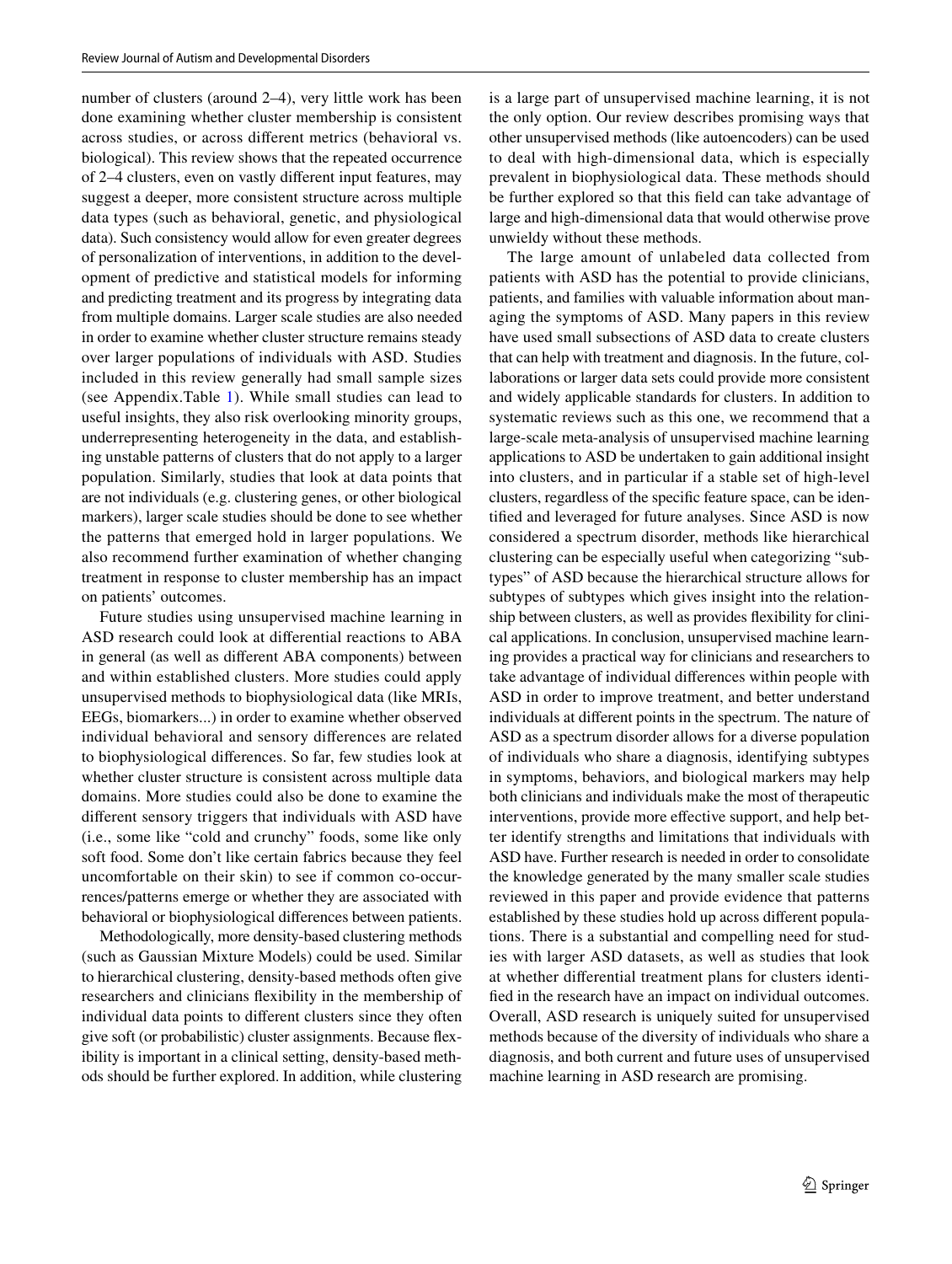### **Appendix**

## Fig. [1](#page-13-0)

Table [1](#page-14-0)

<span id="page-13-0"></span>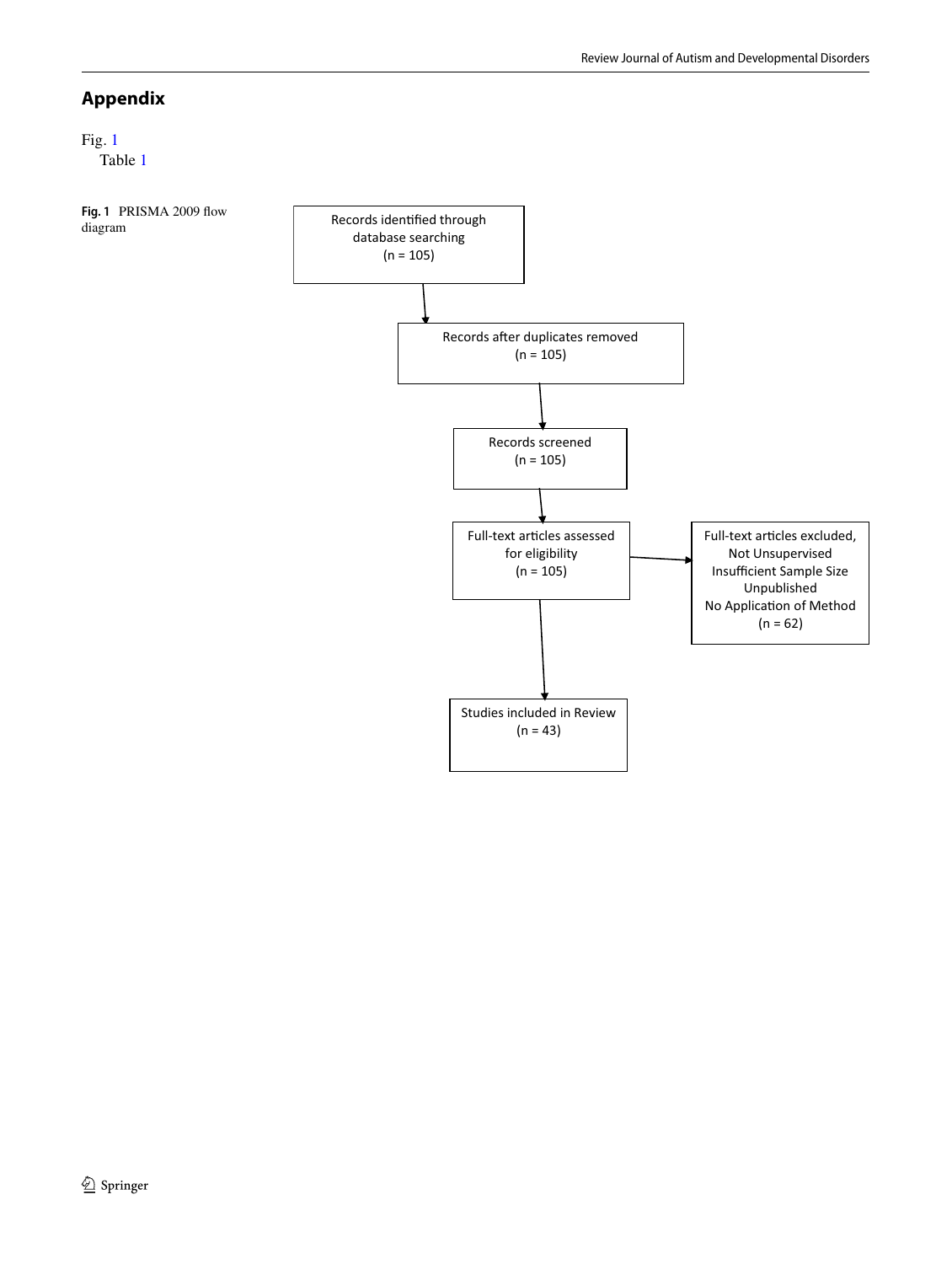| Review Journal of Autism and Developmental Disorders |  |
|------------------------------------------------------|--|
|------------------------------------------------------|--|

| <b>Table 1.</b> List of all reviewed papers and their methods |  |
|---------------------------------------------------------------|--|
|---------------------------------------------------------------|--|

| Paper                      | Method                           | Data Type                                                                                                                                                                                                                                                                                     | N        |
|----------------------------|----------------------------------|-----------------------------------------------------------------------------------------------------------------------------------------------------------------------------------------------------------------------------------------------------------------------------------------------|----------|
| An et al., 2010            | Gaussian mixture models          | Synthetic fMRI data                                                                                                                                                                                                                                                                           | 164      |
| Bekele et al., 2013        | Gaussian mixture models          | Physiological data (i.e. EEG, PPG, SKT, and<br>GSR)                                                                                                                                                                                                                                           | 20       |
| Ben-Sasson et al., 2008    | Hierarchical clustering          | Infant/toddler sensory profile (ITSP), the<br>infant-toddler social and emotional assess-<br>ment (ITSEA), autism diagnostic interview-<br>revised (ADI-R), autism diagnostic observation<br>schedule-generic (ADOS-G), and the Mullen<br>scales of early learning (MSEL)                     | 170      |
| Bitsika et al., 2008       | Hierarchical clustering          | Wechsler scale for full IQ and the VIQ scores,<br>the Vineland adaptive behavior scale (VABS)<br>under certain domains, the childhood autism<br>rating scale-revised (CARS), and the autism<br>spectrum disorder checklist (ASDBC)                                                            | 53       |
| Constantino et al., 2004   | Hierarchical clustering          | ADI-R and SRS data                                                                                                                                                                                                                                                                            | 226      |
| Cuccaro et al., 2012       | Model-based clustering           | ADI-R, the Vineland adaptive behavior scales,<br>and the aberrant behavior checklist                                                                                                                                                                                                          | 577; 281 |
| Doshi-Velez et al., 2014   | Hierarchical clustering          | ICD-9 codes over time                                                                                                                                                                                                                                                                         | 4845     |
| Duffy & Als, 2019          | Hierarchical clustering          | EEG data                                                                                                                                                                                                                                                                                      | 430      |
| Easson et al., 2019        | $k$ -means                       | Neuroimaging data                                                                                                                                                                                                                                                                             | 267      |
| Easson et al., 2019        | $k$ -means                       | ower triangles from static and dynamic matrices<br>of resting-state fMRIs from the preprocessed<br>connectomes project (from the ABIDE data set)                                                                                                                                              | 273      |
| Elbattah et al., 2019      | Autoencoder, k-means             | $100\times100$ grayscale scanpath (eye-tracking)                                                                                                                                                                                                                                              | 59       |
| Stevens et al., 2000       | Hierarchical clustering          | WADIC, Stanford-Binet, Vineland Adaptive<br>Behavior Scales, PPVT                                                                                                                                                                                                                             | 138      |
| Hrdlicka et al., 2005      | Hierarchical clustering          | MRI data, as well as, EEG results, and IQ testing                                                                                                                                                                                                                                             | 64       |
| Hu & Steinberg, 2009       | $k$ -means                       | 123 item scores from the ADI-R                                                                                                                                                                                                                                                                | 1954     |
| Hyde et al., 2019          | $k$ -means                       | Practices and policies with regards to workers<br>with ASD                                                                                                                                                                                                                                    | 285      |
| Ingalhalikar et al., 2012  | Spectral clustering              | DWI images (diffusion-weighted magnetic<br>resonance imaging), verbal IQ, social respon-<br>siveness scale (SRS), social communication<br>questionnaire (SCQ), clinical evaluation of<br>language fundamentals (CELF), full-scale IQ,<br>ADOS, and perceptual reasoning index (PRI)<br>scores | 54       |
| Jaiswal et al., 2018       | Convolutional autoencoders       | Structural brain MRIs (sBMRI)                                                                                                                                                                                                                                                                 | 12,387   |
| Kurochkin et al., 2019     | Hierarchical clustering          | 1366 metabolites in the prefrontal cortex gray<br>matter                                                                                                                                                                                                                                      | 1366     |
| Lane et al., $2010$        | Model-based clustering           | Short sensory profile                                                                                                                                                                                                                                                                         | 54       |
| Lane et al., 2014          | Model-based clustering           | PheWAS codes                                                                                                                                                                                                                                                                                  | 228      |
| Lingren et al., $2016$     | $k$ -means                       | 36 normalized phenotype features from the<br>Simons Simplex Collection                                                                                                                                                                                                                        | 20,658   |
| Matta et al., 2018         | Node-based resilience clustering | Simons simplex collection                                                                                                                                                                                                                                                                     | 2680     |
| Nguyen et al., 2018        | Ensemble validation              | Genetic and other biomedical data from the<br>Simon simplex collection project                                                                                                                                                                                                                | 2674     |
| Obafemi-Ajayi et al., 2015 | Hierarchical clustering          | Hypersensitivity to sound, presence of clumsi-<br>ness, plasma glutamine levels, and the Perva-<br>sive Developmental Disorders Autism Society<br>Japan Rating Scale (PARS) scores                                                                                                            | 213      |
| Obara et al., 2018         | $AP$ clustering/ $k$ -medoids    | ADI-R                                                                                                                                                                                                                                                                                         | 17       |
| Pichitpunpong et al., 2019 | Hierarchical clustering          | MRI data                                                                                                                                                                                                                                                                                      | 85       |
| Pinaya et al., 2019        | Deep autoencoder                 | Test scores on expressive phonology and compre-1113<br>hension of words and sentences                                                                                                                                                                                                         |          |

## <span id="page-14-0"></span>**Table 1.** List of all reviewed papers and their methods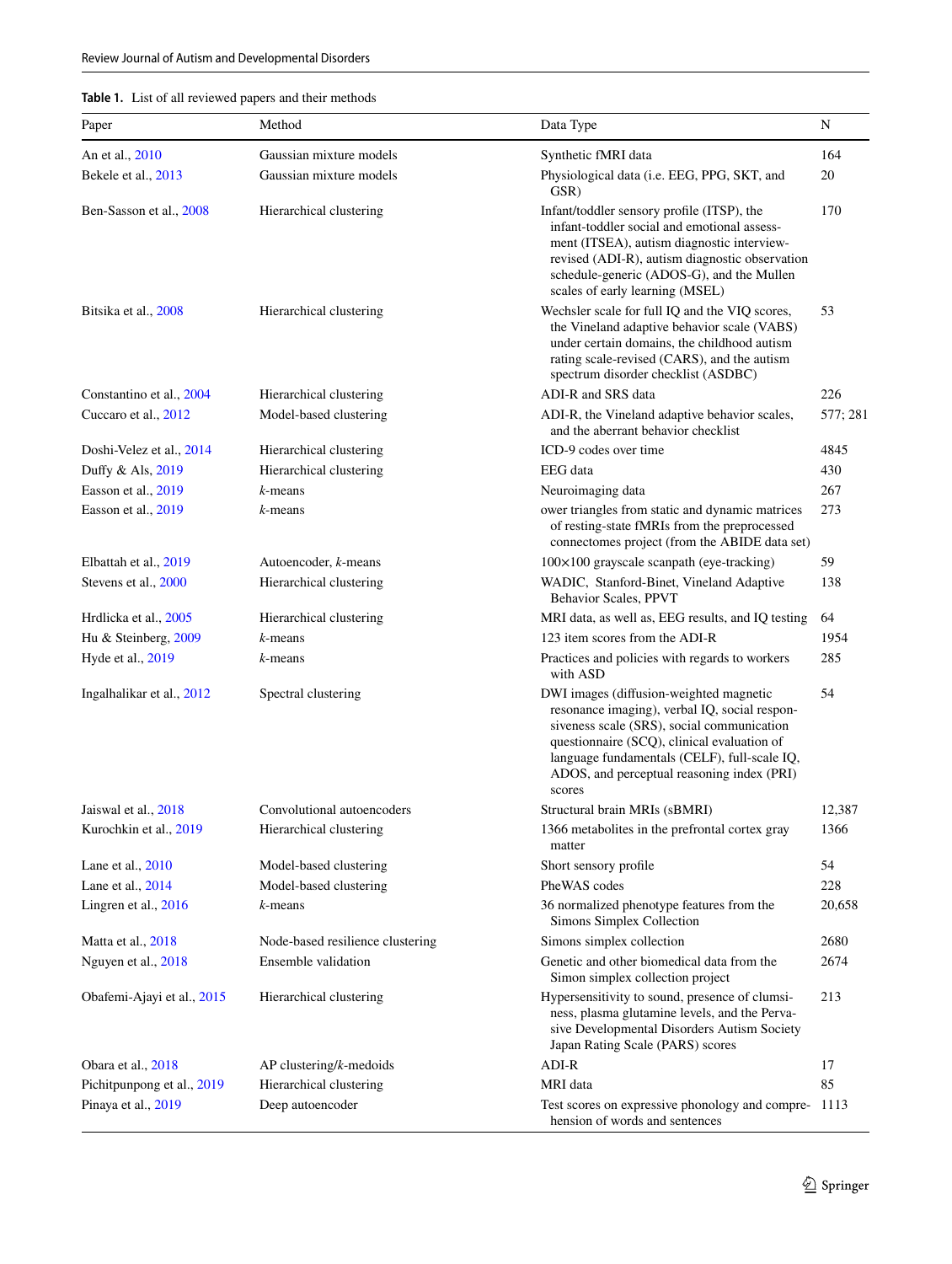**Table 1.** (continued)

| Paper                                                  | Method                                                  | Data Type                                                                                                                                                                                                                                | N    |
|--------------------------------------------------------|---------------------------------------------------------|------------------------------------------------------------------------------------------------------------------------------------------------------------------------------------------------------------------------------------------|------|
| Rapin et al., 2009                                     | Hierarchical clustering                                 | 36 developmental, clinical and family history<br>variables, as well as physical measurements and<br>autistic behaviors, adaptive functioning and IQ                                                                                      | 62   |
| Sacco et al., 2012                                     | Hierarchical clustering                                 | Childhood autism rating scale (CARS), the<br>Ritvo-Freeman real-life rating scale (RLRS),<br>the autism behavior checklist (ABC), the Vine-<br>land adaptive behavior scale                                                              | 245  |
| Sevin et al., 1995                                     | Hierarchical clustering                                 | Behavioral data                                                                                                                                                                                                                          | 34   |
| Shen et al., 2007                                      | Ensemble: k-means, hierarchical, and EM cluster-<br>ing | Measures of language and intellectual ability                                                                                                                                                                                            | 394  |
| Silleresi et al., 2020                                 | $k$ -means                                              | Thirty-four items from the short sensory profile<br>$2 (SSP-2)$                                                                                                                                                                          | 51   |
| Simpson et al., 2019                                   | Gaussian mixture models using Dirichlet process         | Concentration of various metabolites associated<br>with ASD from the children's autism metabo-<br>lome project                                                                                                                           | 248  |
| Smith et al., 2019                                     | Hierarchical clustering                                 | Wing autistic disorder interview checklist<br>(WADIC) - A, B, and C, the Peabody picture<br>vocabulary test (PPVT), nonverbal IQ ratio,<br>and the Vineland adaptive behavior scales com-<br>munication and socialization domains        | 680  |
| Stevens et al., 2017                                   | k-means/hierarchical clustering                         | Challenging behavior frequencies                                                                                                                                                                                                         | 2116 |
| Stevens et al., 2019                                   | Hierarchical clustering, expectation-maximiza-<br>tion  | Challenging behavior frequencies                                                                                                                                                                                                         | 2400 |
| Tadevosyan-Leyfer et al., 2003 Hierarchical clustering |                                                         | ADI and ADI-R scores                                                                                                                                                                                                                     | 292  |
| Tovar et al., 2020                                     | Self-organizing map                                     | Responses from a novel task in which partici-<br>pants were asked to examine novel objects that<br>had a given label (such as "Tuka", or "Rako")<br>and then one by one, they were asked to label<br>other similar or dissimilar objects | 61   |
| Uljarevic et al., 2016                                 | Model-based clustering                                  | Sensory profile and Spence anxiety scales                                                                                                                                                                                                | 57   |
| Veatch et al., 2014                                    | Hierarchical clustering                                 | ADI-R, Autism Diagnostic Observation Sched-<br>ule, Vineland Adaptive Behavior Scale, head<br>circumferences, and age at exams                                                                                                           | 1261 |
| Wiggins et al., 2011                                   | Self-organizing map                                     | Eyes-open resting-state fMRI data                                                                                                                                                                                                        | 80   |
| Zheng et al., 2020                                     | Hierarchical clustering                                 | Children's developmental measures (e.g. cogni-<br>tive and language abilities)                                                                                                                                                           | 188  |
| Zheng et al., 2019                                     | Latent profile analysis                                 | Revised repetitive behavior scale (RBS-R)                                                                                                                                                                                                | 2759 |

**Funding** CPP was funded by NSF GRFP, Fellowship ID #1849569.

#### **Declarations**

**Conflicts of Interest** The authors declare no competing interests.

**Open Access** This article is licensed under a Creative Commons Attribution 4.0 International License, which permits use, sharing, adaptation, distribution and reproduction in any medium or format, as long as you give appropriate credit to the original author(s) and the source, provide a link to the Creative Commons licence, and indicate if changes were made. The images or other third party material in this article are included in the article's Creative Commons licence, unless indicated otherwise in a credit line to the material. If material is not included in the article's Creative Commons licence and your intended use is not permitted by statutory regulation or exceeds the permitted use, you will need to obtain permission directly from the copyright holder. To view a copy of this licence, visit<http://creativecommons.org/licenses/by/4.0/>.

#### **References**

- <span id="page-15-2"></span>An, M., Ho, H. P., Staib, L., Pelphrey, K., and Duncan, J. (2010). Multimodal MRI analysis of brain subnetworks in autism using multi-view EM. In *2010 Conference Record of the Forty Fourth Asilomar Conference on Signals, Systems and Computers*, pages 786–789. IEEE.
- <span id="page-15-0"></span>Association, AP et al. (2013). *Diagnostic and statistical manual of mental disorders (DSM-5)* American Psychiatric Pub.
- <span id="page-15-1"></span>Baio, J., Wiggins, L., Christensen, D. L., Maenner, M. J., Daniels, J., Warren, Z., Kurzius-Spencer, M., Zahorodny, W., Rosenberg, C. R., White, T., et al. (2018). Prevalence of autism spectrum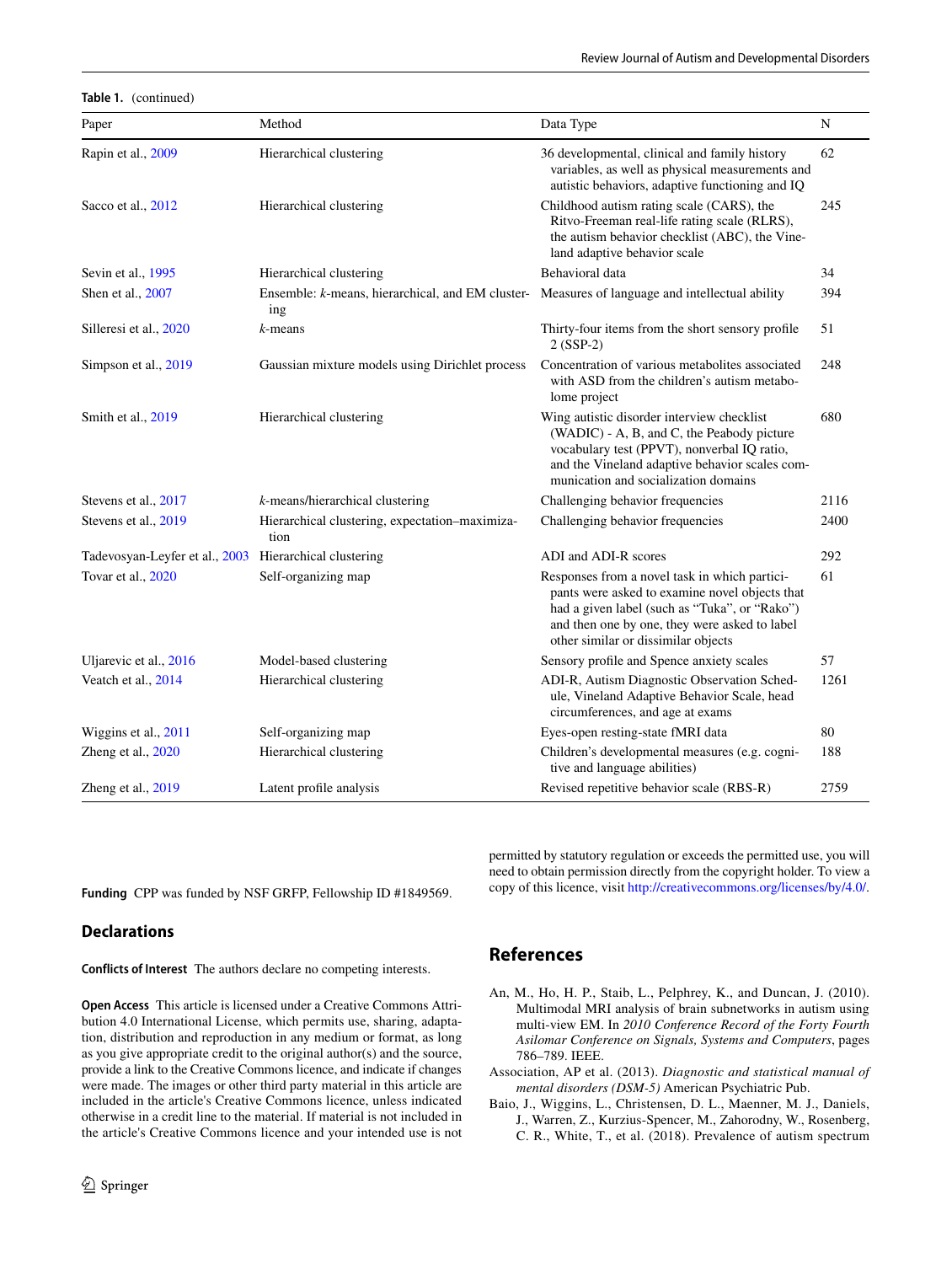disorder among children aged 8 years—autism and developmental disabilities monitoring network, 11 sites, united states, 2014. *MMWR Surveillance Summaries, 67*(6), 1.

- <span id="page-16-19"></span>Bekele, E., Zheng, Z., Swanson, A., Crittendon, J., Warren, Z., & Sarkar, N. (2013). Understanding how adolescents with autism respond to facial expressions in virtual reality environments. *IEEE transactions on visualization and computer graphics, 19*(4), 711–720.
- <span id="page-16-10"></span>Ben-Sasson, A., Cermak, S., Orsmond, G., Tager- Flusberg, H., Kadlec, M., & Carter, A. (2008). Sensory clusters of toddlers with autism spectrum disorders: Differences in affective symptoms. *Journal of Child Psychology and Psychiatry, 49*(8), 817–825.
- <span id="page-16-12"></span>Bitsika, V., Sharpley, C., & Orapeleng, S. (2008). An exploratory analysis of the use of cognitive, adaptive and behavioural indices for cluster analysis of ASD subgroups. *Journal of Intellectual Disability Research, 52*(11), 973–985.
- <span id="page-16-1"></span>Bozdogan, H. (1987). Model selection and Akaike's information criterion (AIC): The general theory and its analytical extensions. *Psy- chometrika, 52*(3), 345–370.
- <span id="page-16-11"></span>Constantino, J. N., Gruber, C. P., Davis, S., Hayes, S., Passanante, N., & Przybeck, T. (2004). The factor structure of autistic traits. *Journal of Child Psychology and Psychiatry, 45*(4), 719–726.
- <span id="page-16-22"></span>Cuccaro, M. L., Tuchman, R. F., Hamilton, K. L., Wright, H. H., Abramson, R. K., Haines, J. L., Gilbert, J. R., & Pericak- Vance, M. (2012). Exploring the relationship between autism spectrum disorder and epilepsy using latent class cluster analysis. *Journal of autism and developmental disorders, 42*(8), 1630–1641.
- <span id="page-16-13"></span>Doshi-Velez, F., Ge, Y., & Kohane, I. (2014). Co-morbidity clusters in autism spectrum disorders: an electronic health record timeseries analysis. *Pediatrics, 133*(1), e54–e63.
- <span id="page-16-18"></span>Dufy, F. H., & Als, H. (2019). Autism, spectrum or clusters? an eeg coherence study. *BMC neurology, 19*(1), 27.
- <span id="page-16-4"></span>Easson, A. K., Fatima, Z., and McIntosh, A. R. (2017). Defning subtypes of autism spectrum disorder using static and dynamic func- tional connectivity. *bioRxiv*, page 198093.
- <span id="page-16-6"></span>Easson, A. K., Fatima, Z., & McIntosh, A. R. (2019). Functional connectivity-based subtypes of individuals with and without autism spectrum disorder. *Network Neuroscience, 3*(2), 344–362.
- <span id="page-16-26"></span>Elbattah, M., Carette, R., Dequen, G., Guerin, J.-L., & Cilia, F. (2019). Learning clusters in autism spectrum disorder: Imagebased clustering of eye-tracking scanpaths with deep autoencoder. In *2019 41st Annual International Conference of the IEEE Engineering in Medicine and Biology Society (EMBC)* (pp. 1417–1420). IEEE.
- <span id="page-16-30"></span>Hrdlicka, M., Dudova, I., Beranova, I., Lisy, J., Belsan, T., Neuwirth, J., Komarek, V., Faladova, L., Havlovicova, M., Sedlacek, Z., et al. (2005). Subtypes of autism by cluster analysis based on structural MRI data. *European child & adolescent psychiatry, 14*(3), 138–144.
- <span id="page-16-3"></span>Hu, V. W., & Steinberg, M. E. (2009). Novel clustering of items from the autism diagnostic interview-revised to defne phenotypes within autism spectrum disorders. *Autism Research, 2*(2), 67–77.
- <span id="page-16-7"></span>Hyde, K., Griffiths, A.-J., Giannantonio, C., Hurley-Hanson, A., Mathur, S., and Linstead, E. (2019). Exploring the landscape of employers for individuals with autism spectrum disorder. In *2019 18th IEEE International Conference On Machine Learning And Applications (ICMLA)*, pages 1961–1967. IEEE.
- <span id="page-16-28"></span>Ingalhalikar, M., Smith, A. R., Bloy, L., Gur, R., Roberts, T. P., & Verma, R. (2012). Identifying sub-populations via un- supervised cluster analysis on multi-edge similarity graphs. In *International Conference on Medical Image Computing and Computer-Assisted Interven- tion* (pp. 254–261). Springer.
- <span id="page-16-24"></span>Jaiswal, A., Guo, D., Raghavendra, C. S., and Thompson, P. (2018). Large-scale unsupervised deep representation learning for brain structure. *arXiv preprint arXiv:1805.01049*.
- Khilnani, D., Piech, C., and Thitte, S. (n.d.) MRI based machine learning for identifcation of novel subtypes in autism.
- <span id="page-16-17"></span>Kurochkin, I., Khrameeva, E., Tkachev, A., Stepanova, V., Vanyushkina, A., Stekolshchikova, E., Li, Q., Zubkov, D., Shichkova, P., Halene, T., et al. (2019). Metabolome signature of autism in the human prefrontal cortex. *Communications biology, 2*(1), 1–10.
- <span id="page-16-21"></span>Lane, A. E., Molloy, C. A., & Bishop, S. L. (2014). Classifcation of children with autism spectrum disorder by sensory subtype: A case for sensory-based phenotypes. *Autism Research, 7*(3), 322–333.
- <span id="page-16-20"></span>Lane, A. E., Young, R. L., Baker, A. E., & Angley, M. T. (2010). Sensory processing subtypes in autism: Association with adaptive behavior. *Journal of autism and developmental disorders, 40*(1), 112–122.
- <span id="page-16-2"></span>Lingren, T., Chen, P., Bochenek, J., Doshi-Velez, F., Manning-Courtney, P., Bickel, J., Welchons, L. W., Reinhold, J., Bing, N., Ni, Y., et al. (2016). Electronic health record based algorithm to identify patients with autism spectrum disorder. *PloS one, 11*(7), e0159621.
- <span id="page-16-23"></span>Matta, J., Zhao, J., Ercal, G., & Obafemi-Ajayi, T. (2018). Applications of node-based resilience graph theoretic framework to clustering autism spectrum disorders phenotypes. *Applied network science, 3*(1), 38.
- <span id="page-16-0"></span>Neath, A. A., & Cavanaugh, J. E. (2012). The Bayesian information criterion: Background, derivation, and applications. *Wi- ley Interdisciplinary Reviews: Computational Statistics, 4*(2), 199–203.
- <span id="page-16-29"></span>Nguyen, T., Nowell, K., Bodner, K. E., and Obafemi- Ajayi, T. (2018). Ensemble validation paradigm for intelligent data analysis in autism spectrum disorders. In *2018 IEEE Conference on Computational Intelligence in Bioinformatics and Computational Biology (CIBCB)*, pages 1–8. IEEE.
- <span id="page-16-16"></span>Obafemi-Ajayi, T., Lam, D., Takahashi, T. N., Kanne, S., and Wunsch, D. (2015). Sorting the phenotypic heterogeneity of autism spectrum disorders: A hierarchical clustering model. In *2015 IEEE Conference on Computational Intelligence in Bioinformatics and Computa- tional Biology (CIBCB)*, pages 1–7. IEEE.
- <span id="page-16-5"></span>Obara, T., Ishikuro, M., Tamiya, G., Ueki, M., Yamanaka, C., Mizuno, S., Kikuya, M., Metoki, H., Matsubara, H., Nagai, M., et al. (2018). Potential identifcation of vitamin B6 responsiveness in autism spectrum disorder utilizing phenotype variables and machine learning methods. *Scientifc reports, 8*(1), 14840.
- <span id="page-16-15"></span>Pichitpunpong, C., Thongkorn, S., Kanlayaprasit, S., Yuwattana, W., Plaingam, W., Sangsuthum, S., Aizat, W. M., Baharum, S. N., Tencomnao, T., Hu, V. W., et al. (2019). Phenotypic subgrouping and multi-omics analyses reveal reduced diazepam-binding inhibitor (DBI) protein levels in autism spectrum disorder with severe language impairment. *PloS one*, 14(3).
- <span id="page-16-25"></span>Pinaya, W. H., Mechelli, A., & Sato, J. R. (2019). Using deep autoencoders to identify abnormal brain structural patterns in neuropsychiatric disorders: A large-scale multi-sample study. *Human brain mapping, 40*(3), 944–954.
- <span id="page-16-14"></span>Rapin, I., Dunn, M. A., Allen, D. A., Stevens, M. C., & Fein, D. (2009). Subtypes of language disorders in school-age children with autism. *Developmental Neuropsychology, 34*(1), 66–84.
- <span id="page-16-8"></span>Sacco, R., Lenti, C., Saccani, M., Curatolo, P., Manzi, B., Bravaccio, C., & Persico, A. M. (2012). Cluster analysis of autistic patients based on principal pathogenetic components. *Autism Research, 5*(2), 137–147.
- <span id="page-16-9"></span>Sevin, J. A., Matson, J. L., Coe, D., Love, S. R., Matese, M. J., & Benavidez, D. A. (1995). Empirically derived subtypes of pervasive developmental disorders: A cluster analytic study. *Journal of Autism and Developmental Disorders, 25*(6), 561–578.
- <span id="page-16-27"></span>Shen, J. J., Lee, P. H., Holden, J. J., and Shatkay, H. (2007). Using cluster ensemble and validation to identify subtypes of pervasive devel- opmental disorders. In *AMIA Annual Symposium*